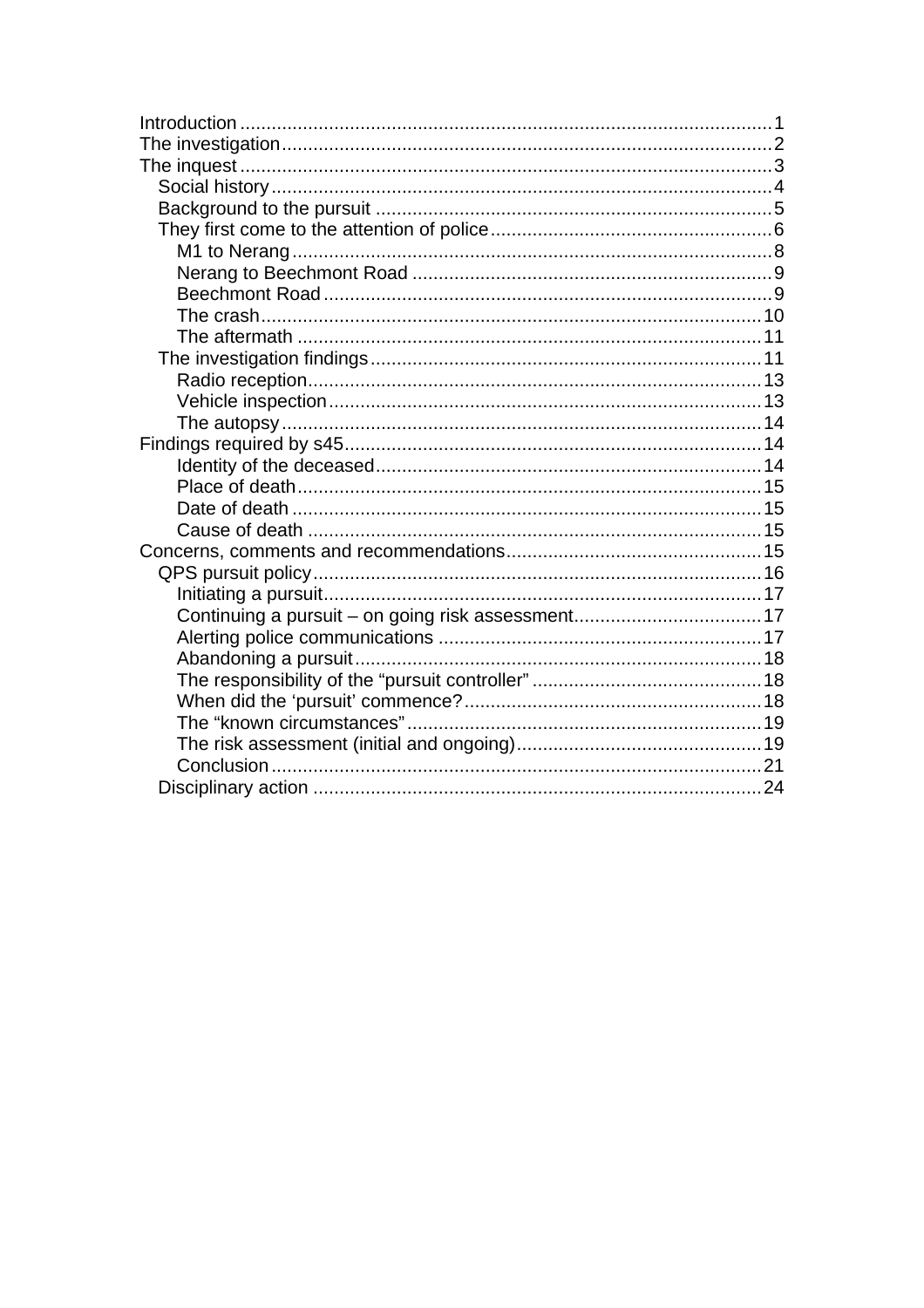<span id="page-2-0"></span>The *Coroners Act 2003* provides in s45 that when an inquest is held into a death in custody, the coroner's written findings must be given to the family of the person who died, each of the persons or organizations granted leave to appear at the inquest and to various specified officials with responsibility for the justice system including the Attorney-General and the Minister for Police and Corrective Services. These are my findings in relation to the death of Craig Robert Shepherd. They will be distributed in accordance with the requirements of the Act and posted on the website of the Office of the State Coroner.

# **Introduction**

Late on the evening of 16 June 2006 Craig Shepherd was riding his newly purchased motorcycle north on the Pacific Highway at Tugan. Susan Delaney, Mr Shepherd's girlfriend, was riding as a pillion passenger. The bike was one of three travelling in a group.

A police motorcyclist attempted to intercept the three bikes. Mr Shepherd did not stop but rode off at high speed.

Shortly afterwards he was seen by two other police officers who followed him on the Pacific Highway towards Nerang. Mr Shepherd turned off the highway, headed into Nerang and continued west with the police vehicle continuing to pursue at speeds of up to 150km/h. He had run two red lights and overtaken a vehicle over double lines by the time he turned off Nerang-Murwillumbah Road onto the unlit and winding Beechmont Road. The police vehicle continued to pursue him.

Approximately 700m along Beechmont Road Mr Shepherd approached a 90 degree left hand bend at high speed. The motorcycle skidded, failed to take the turn and catapulted the two passengers towards an almost sheer rock wall near the side of the road. Mr Shepherd died almost immediately. Ms Delaney suffered severe and permanent injuries.

The officers in the pursuing vehicle broadcast a message via their radio advising of the crash and seeking assistance. This was the first time police communications knew anything of the pursuit.

These findings:

- confirm the identity of the deceased man, the time, place and medical cause of his death
- seek to explain how the crash occurred; and
- consider whether the pursuing officers acted in accordance with the Queensland Police Service (QPS) policies and procedures then in force.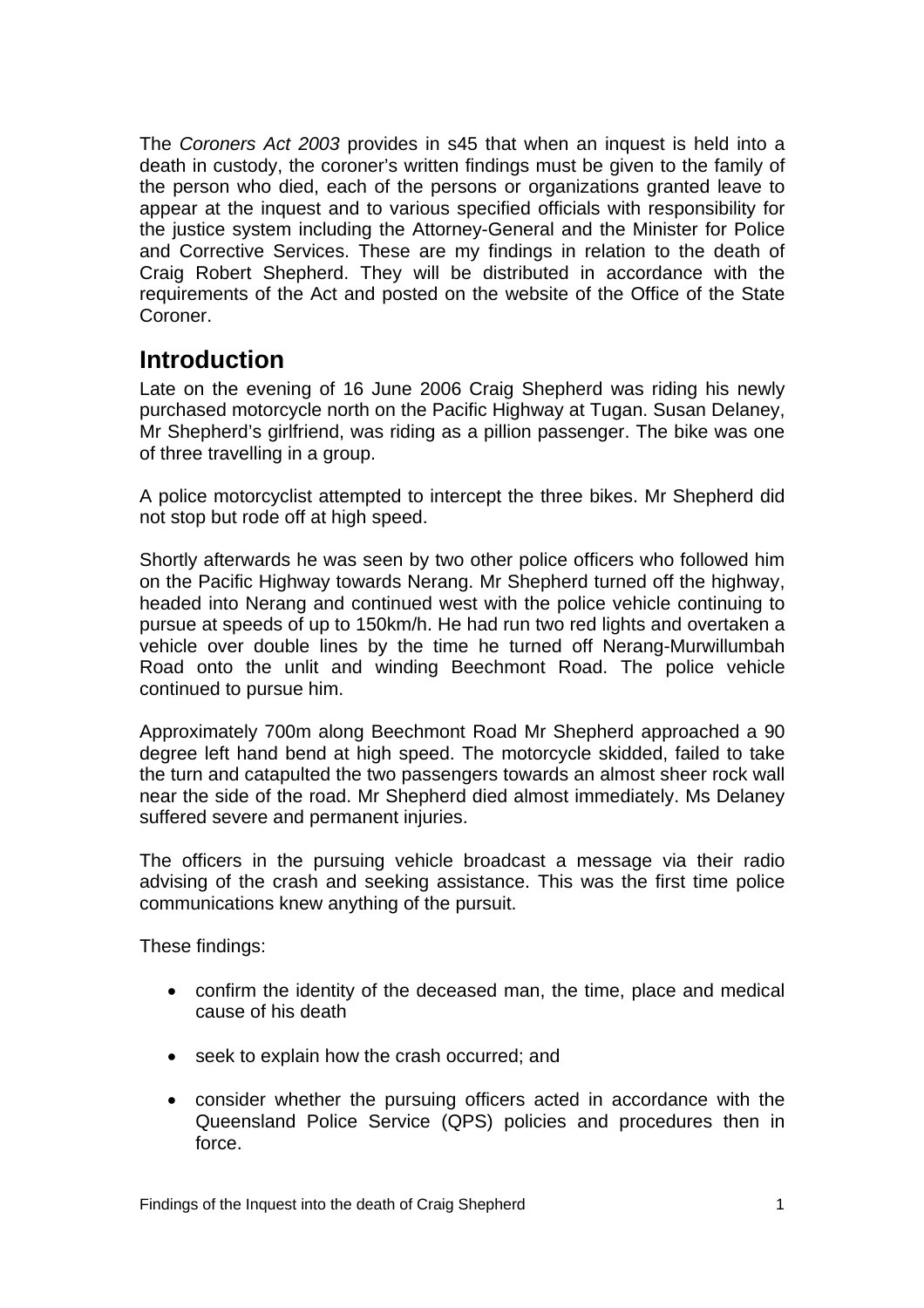<span id="page-3-0"></span>As this is an inquest and not a criminal or civil trial, these findings will not seek to lay blame or suggest anyone has been guilty of a criminal offence or is civilly liable for the death.

In a later bracket of evidence consideration shall be given to whether any changes to current policies or practices would reduce the likelihood of deaths occurring in similar circumstances in the future.

As the death followed a police pursuit and the incident was investigated by other police officers, the findings also critique the quality of that investigation.

# **The investigation**

The investigation was overseen by the QPS Ethical Standards Command and a detailed report for the Coroner was prepared by Inspector Owen Elloy.

The District Duty Officer, Acting Senior Sergeant Greg Brake and the Regional Duty Officer, Inspector Phillip Baker both attended the scene of the crash on the evening.

Interviews were conducted with:

- the pursuing officers;
- other officers who were involved in radio communications or who attended the crash scene on the evening;
- two civilian eye witnesses to a small portion of the pursuit;
- the motorcycle officer who had earlier attempted to intercept Mr Shepherd; and
- one of the other two motorcyclist's who had accompanied Mr Shepherd at Tugan.

Early on 17 June 2006 a video re-enactment of the pursuit was carried out with the driver of the pursuit vehicle.

Arrangements were made on the evening for a specialist accident investigator to attend the scene. A series of observations and measurements were made which allowed Senior Constable Bruvels to compile detailed scale plans of the incident scene. A series of photographs were taken, both by one of the first officers to respond to the scene, and later by a scenes of crime officer.

Roadside breath tests were conducted on both occupants of the pursuing police vehicle who were, appropriately, separated from other officers after a relatively brief period. Blood and urine samples were later taken from both officers by the government medical officer.

Training and personnel records of both officers in the pursuit vehicle were obtained.

Acting Senior Sergeant Greg Brake conducted a series of tests of police radio reception in the area of the crash following suggestions on the evening that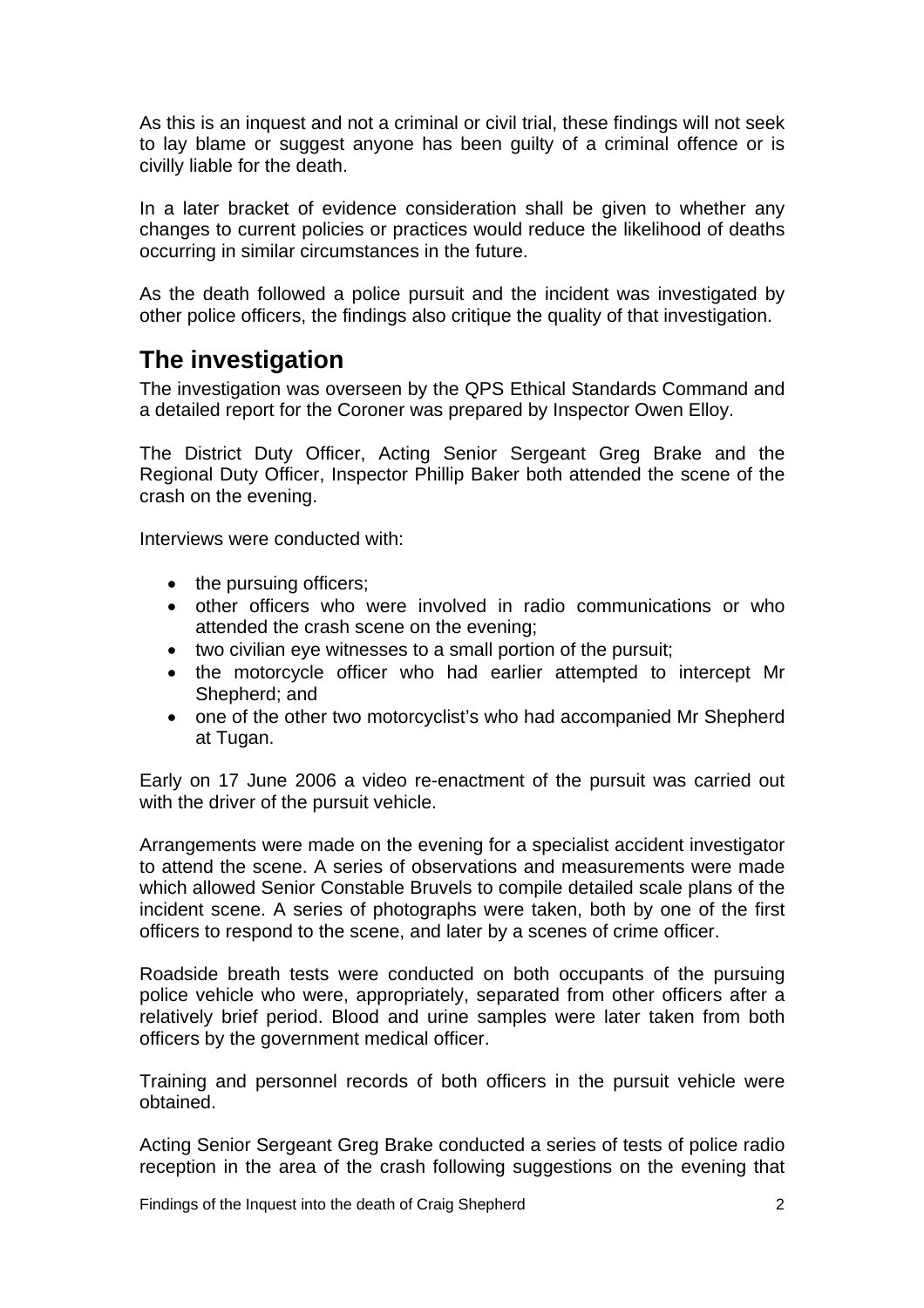<span id="page-4-0"></span>there may have been a problem in this regard. Tests were later carried out by a QPS electronics technical officer on the police radio in the vehicle driven by the pursuing officers.

The motorcycle ridden by Mr Shepherd and the pursuing vehicle, a V8 Holden Commodore Sedan, were inspected by an experienced QPS vehicle inspector.

Further interviews were conducted in September 2007 to enable recently obtained information to be put to the officers in the pursuing vehicle and another officer, the role of whom had taken on more significance as a result of those investigations.

CCTV footage was obtained from a service station at Nerang which showed both vehicles involved in the pursuit.

An autopsy was undertaken on Mr Shepherd's body and his blood and urine analysed for alcohol and drugs.

As can be readily appreciated whenever a death is connected with police action it is essential that the matter be thoroughly investigated to allay any suspicions that inappropriate action by the officers may have contributed to the death. It is also desirable that the general public be fully apprised of the circumstances of the death so that they can be assured that the actions of the officers have been appropriately scrutinised. The police officers involved also have a right to have an independent assessment made of their actions so that there can in future be no suggestion there has been any "cover up".

I am satisfied that this matter has been thoroughly and professionally investigated and all sources of information have been accessed and analysed. I commend those involved in the investigation and in particular Inspector Elloy. It is apparent that without his perspicacity and perseverance many of the facts relevant to an understanding of the circumstances of this incident would not have been discovered.

# **The inquest**

A pre-hearing conference was held in Brisbane on 3 November 2008. Mr Harper was appointed Counsel Assisting. Leave to appear was granted to the Commissioner of the Police Service, the two officers involved in the pursuit, Ms Delaney, the injured pillion passenger, and the compulsory third party insurer of the motorcycle, although the insurer withdrew before the inquest commenced. A list of witnesses was settled and the issues to be examined during the inquest were agreed upon. Mr Shepherd's family were present at the pre-hearing conference and also attended throughout the course of the inquest.

On 8 December 2008 a view of the scene was conducted. The inquest then proceeded at Southport from 8 to 11 December 2008. Ten witnesses gave evidence and 84 exhibits were tendered.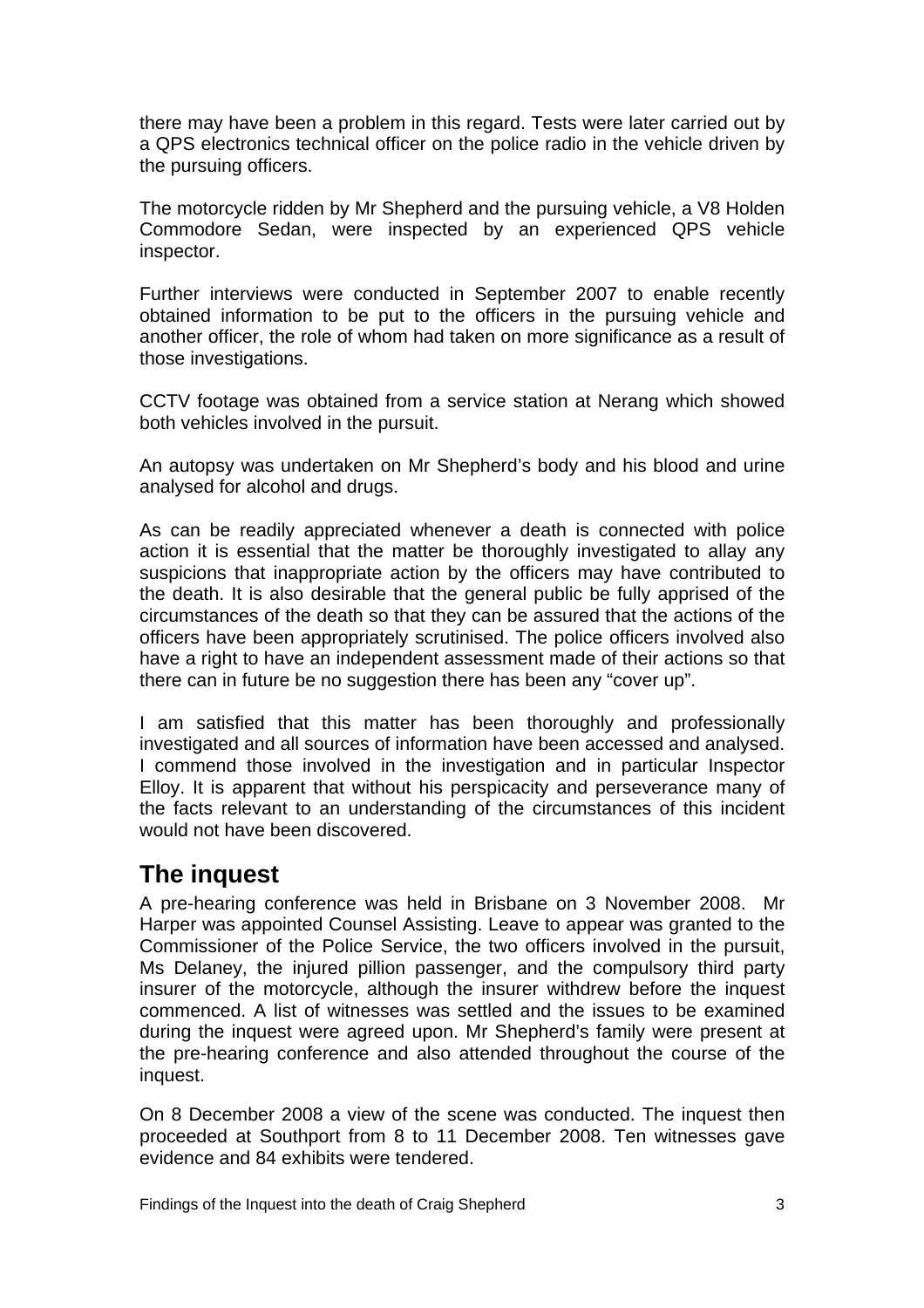# <span id="page-5-0"></span>**The evidence**

I turn now to the evidence. Of course I can not even summarise all of the information contained in the exhibits and transcript but I consider it appropriate to record in these reasons the evidence I believe is necessary to understand the findings I have made.

# *Social history*

Craig Robert Shepherd was born on 20 January 1980 in Lismore, NSW. He was 26 when he died.

He attended Goonellabah Primary School from grades 1-6 and then Kadina High School from grades 7-10. At 16 he moved to Tamworth and took up an apprenticeship as a ceramic tiler. He finished this apprenticeship on the Gold Coast in 2001. He then went on to full time employment with a tiling company.

At the time of his death he had gone into partnership with a friend in their own tiling business.

He had an unenviable traffic history: between August 2000 and February 2006 he was convicted of nine speeding offences, three failing to wear helmet offences and driving under the influence of alcohol. During this period Mr Shepherd's licence was twice suspended. In March 2006 he was caught driving whilst unlicensed and on 18 April 2006 disqualified from holding or obtaining a drivers licence for a period of six months.

Mr Shepherd built his own home at the age of 20 and was co-owner of a raceboat with his father Colin. He was a talented rugby player and water skier.

Mr Shepherd had been involved with the Odin's Warrior outlaw motorcycle gang for at least a year. It is thought he became a fully fledged member in March  $2006.<sup>1</sup>$  $2006.<sup>1</sup>$  $2006.<sup>1</sup>$ 

He is sadly missed by his younger brother Brian, his parents and his three surviving grandparents.

l  $<sup>1</sup>$  I reject the suggestion that this group is a harmless collection of motorcycle enthusiasts.</sup>

<span id="page-5-1"></span>OMCGs originally formed during the late 1940s in the US as loose-knit groups made up of disgruntled veterans from World War II. As time passed, their tough-guy persona was perpetuated and their numbers grew, along with a paramilitary structure and a pseudo sophistication. Although not all OMGs fit the definition of organised crime, many gangs do.

There are many smaller 'wannabe' gangs in Australia such as the Gypsy Jokers, the Coffin Cheaters, the Finks and Odin's Warriors. The Odin's Warriors have been involved in several violent criminal episodes in Queensland.

The Australian Crime Commission's board approved the establishment of a taskforce after an intelligence operation detected a significant expansion in the activities of outlaw motorcycle gangs in 2005-06. The ACC says outlaw motorcycle clubs are involved in a wide range of criminal activities including murder, drug manufacturing and trafficking, firearms trafficking, extortion, prostitution, robbery, theft, fraud, money laundering and re-birthing of stolen motor vehicles.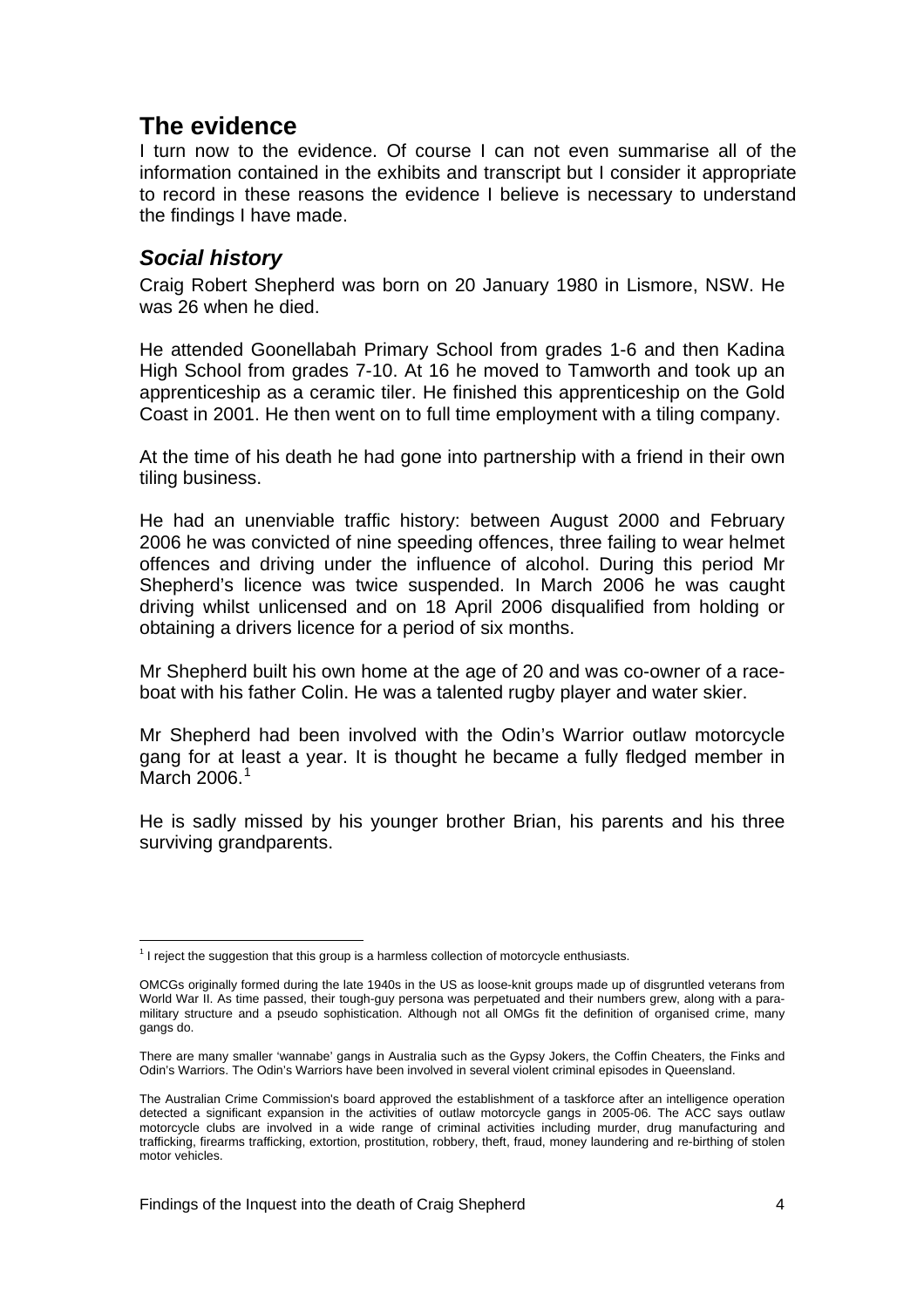<span id="page-6-0"></span>It is appropriate that I also acknowledge the considerable suffering of Ms Delaney and her family. Not only did she lose her boyfriend she also suffered severe injuries from which she is never likely to recover.

I offer Mr Shepherd's family my sincere condolences for the loss of their grandson, son and brother.

# *Background to the pursuit*

On Friday 9 June 2006 Mr Shepherd purchased a Triumph Rocket III, 2300cc motorcycle registered number YH-120.

Despite being unlicensed and disqualified from holding a license, he obviously rode the bike from when he acquired it. His friend Greg Moran said a few days after collecting the bike, Mr Shepherd told him he had ridden it at 200km/h.

Mr Shepherd was an experienced motorcycle rider but the fatal crash occurred only one week after he acquired the new bike. It is likely he had not completely adjusted to the very different handling characteristics of the Triumph as compared to the Harley Davidson he had been riding.

At 5.00pm on the evening of 16 June 2006, Mr Shepherd dined with Mr Moran, his wife and Mr Shepherd's girlfriend Susan Delaney at Mr Moran's home at Windaroo.

After dinner Messrs Moran and Shepherd rode to the Moorooka clubhouse of the Odin's Warriors. There they each drank two mid strength beers and learned of a function being held at another clubhouse of the gang at Tweed Heads.

They decided to attend and left Moorooka in company with a like minded motorcyclist, Allan Yates. On the way south, they collected Ms Delaney from Mr Shepherd's residence and continued on to the clubhouse at Tweed Heads, arriving, according to Mr Moran's best estimate, at about 9.00pm.

The group played pool and according to Mr Moran drank three cans of bourbon and cola each before leaving the clubhouse shortly after 11.00pm. $^2$  $^2$ 

Mr Shepherd, with Ms Delaney riding pillion, Mr Moran and Mr Yates proceeded north along the Pacific Highway in a group. Mr Moran says he and Mr Shepherd were heading for their respective dwellings.

Sergeant Gregory Newman was at that time based at the Gold Coast Traffic Branch. On the evening of 16 June 2006 he was involved in Traffic Operation Pyramid, planned for 16, 17 and 18 June 2006 and focussing on the detection of traffic offences and in particular drink driving.

l

<span id="page-6-1"></span><sup>2</sup> The suggestion that Mr Shepherd only drank two mid strength beers and three cans of bourbon and cola throughout the evening is consistent with the blood alcohol measurement of 0.014% found at autopsy.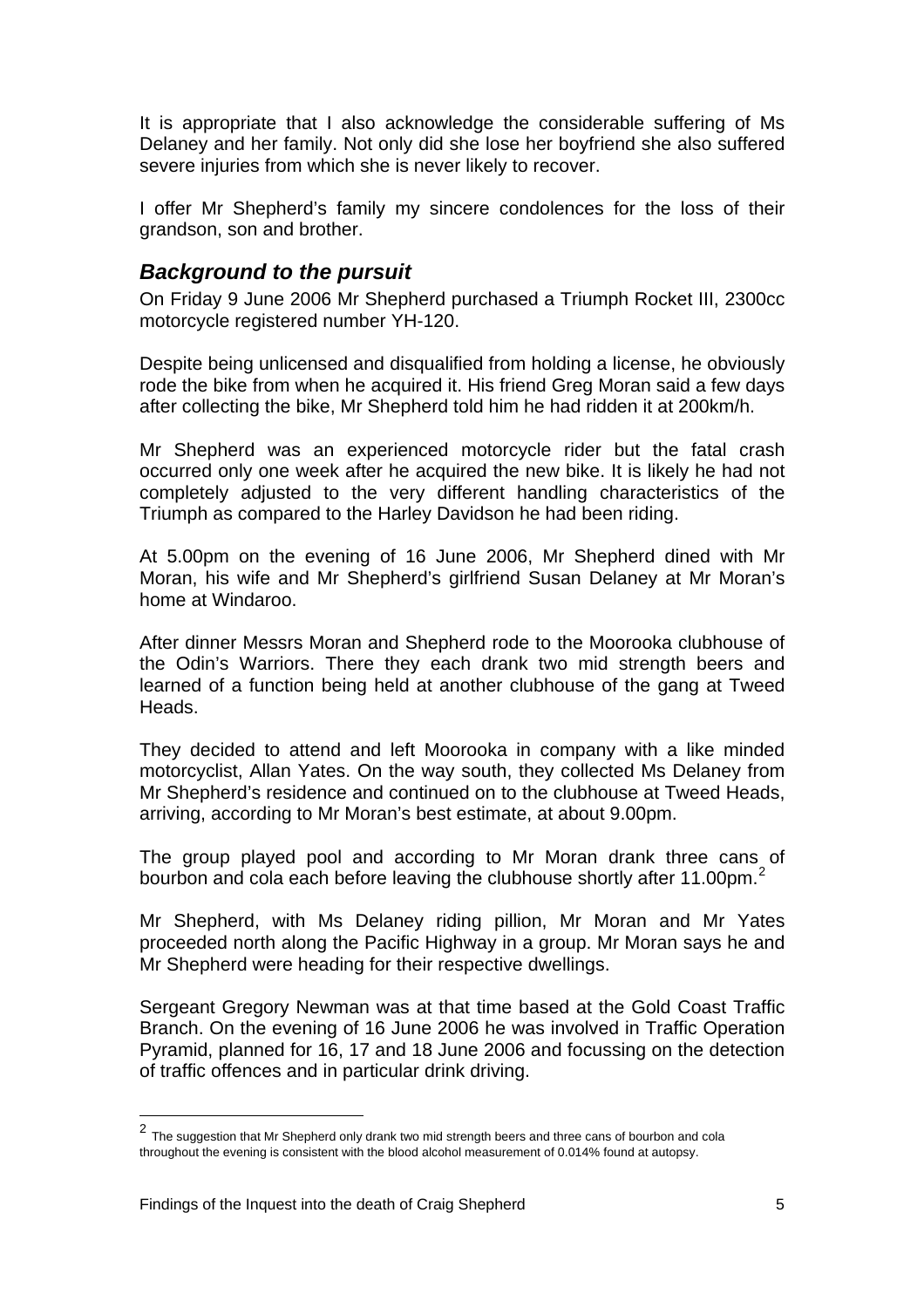<span id="page-7-0"></span>At around 11:25pm that evening he was patrolling near Tugan on his police motorcycle.

## *They first come to the attention of police*

Sergeant Newman was stationary in the southbound lane of the Pacific Highway, opposite the Gold Coast airport at Tugan, when he observed the three motorcycles travelling north. From their appearance he concluded they were OMCG members. He decided to intercept them; executed a U turn and activated his coloured flashing lights.

All three motorcycles accelerated in an obvious attempt to evade him. Sergeant Newman increased his speed, and even though he got up to 150km/h, Mr Shepherd's bike continued to draw away. Shortly, Mr Moran slowed. Sergeant Newman continued past him as he suspected he was a decoy; apparently a common practice amongst OMCG riders in situations where police are attempting to intercept a group. Mr Shepherd, being unlicensed, had more to lose from being intercepted than Mr Moran.

Sergeant Newman states he had nearly caught up to the other motorcycle we now know was ridden by Mr Yates when it suddenly braked and veered left onto a grassed nature strip. It travelled across this area, through trees, onto a parallel side road and rode away.

Sergeant Newman sensibly gave up the chase and slowed to intercept Mr Moran.

The officer contacted the police communications centre over his radio and broadcast his position and advised that "*bikies were trying to do a runner".* He confirmed two of them had fled and he had intercepted the third.

Mr Moran was required to supply breath for a roadside test. When it proved negative and computer checks revealed he was not wanted, Mr Moran was allowed to proceed. He continued north to Mr Shepherd's residence at Ormeau expecting to meet him there. He then went home.

### *The pursuit commences*

Senior Constable Stephen Chapman was sworn in as a QPS officer in June 1995 having been a police officer in Victoria for four years. He had been working with the Gold Coast traffic branch, at Coomera, for over five years.

He worked a 2.00 to 10.00pm shift on 16 June 2006. He was then detailed a further six hours of overtime as part of an ongoing *Operation Sphere* targeting '*hoons*' around the Gold Coast.

Constable Hilton Buckley was sworn in as a member of the QPS on 13 June 1997. He had been attached to the Gold Coast traffic branch for seven years and was working a 6.00pm to 2.00am shift on 16/17 June 2006.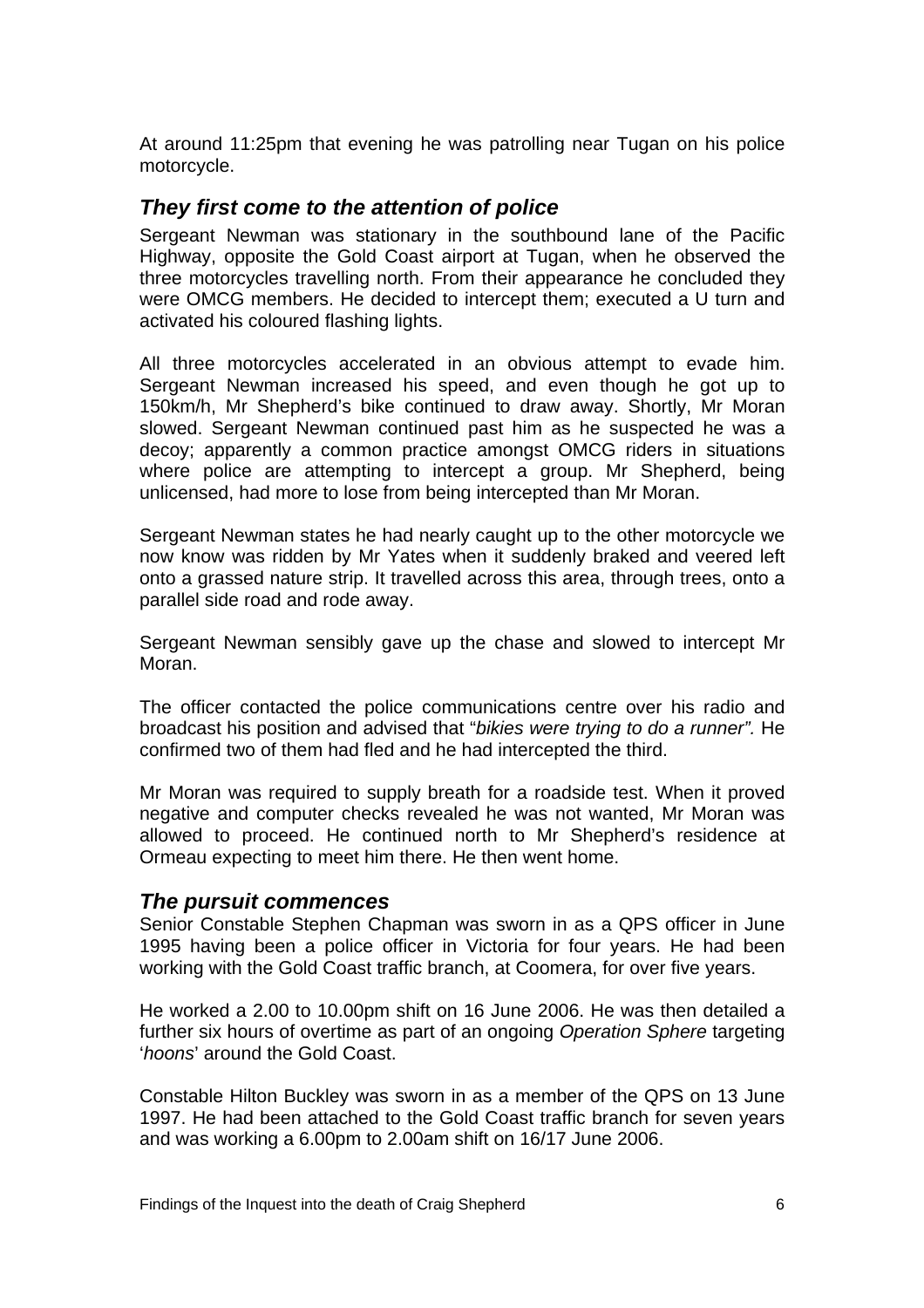At around 10:30pm, Senior Constable Chapman made arrangements for Constable Buckley to pick him up at Coomera station. They proceeded to conduct patrols around the northern and central parts of the Gold Coast.

They heard Sergeant Newman's broadcast and although neither officer said they took any action to respond to it, Constable Buckley acknowledged they were on the look out for the fleeing bikes.

Just after 11:30pm Constable Buckley drove onto the northbound on-ramp of the Pacific Highway from the Robina Parkway. The officers deny they were sitting there waiting for Mr Shepherd's bike to come by. They saw what we now know was Mr Shepherd's motorcycle several hundred metres ahead of them. It was apparent to them it was speeding.

Constable Buckley accelerated onto the highway and soon reached 150km/h. Senior Constable Chapman activated the vehicle's emergency lights.

The Pacific Highway at the Robina Parkway exit is a four lane road with a speed limit of 100km/h. The highway is well lit and the officers' evidence is that the traffic was light, although they recall passing several cars. The weather was clear and dry.

Despite the police car accelerating up to 160 km/hr they only slowly closed the gap to the motorcycle as they approached Mudgeeraba.

Constable Michael Molloy was travelling south on the highway in a 'booze bus'. He observed Mr Shepherd's motorcycle about 1.5kms north of Mudgeeraba. When he came upon the police car with its coloured lights illuminated a few seconds later, he assumed they were pursuing the bike and that it was one of those which had fled from Sergeant Newman. Because the police car was approximately 800m behind the motorcycle and he knew from experience that the undulations in the terrain could obscure vehicles ahead, he broadcast confirmation that they were on track.

Police communication tapes reveal that at 11:34pm Constable Molloy transmitted the following on the police radio:

'*That unit northbound at Mudgeeraba motorcycle still continuing north.'* 

Senior Constable Chapman immediately responded over the police radio:

'*Yeah thanks mate; it's Chappie and Hilly'* 

Constable Molloy also telephoned Senior Constable McLoughlin, another traffic branch officer known to have a special interest in outlaw motor cycle gangs. He told him what he'd seen.

Senior Constable McLoughlin was patrolling with Constable Webley. At the time of receiving Constable Molloy's call they were near Helensvale and so

Findings of the Inquest into the death of Craig Shepherd 7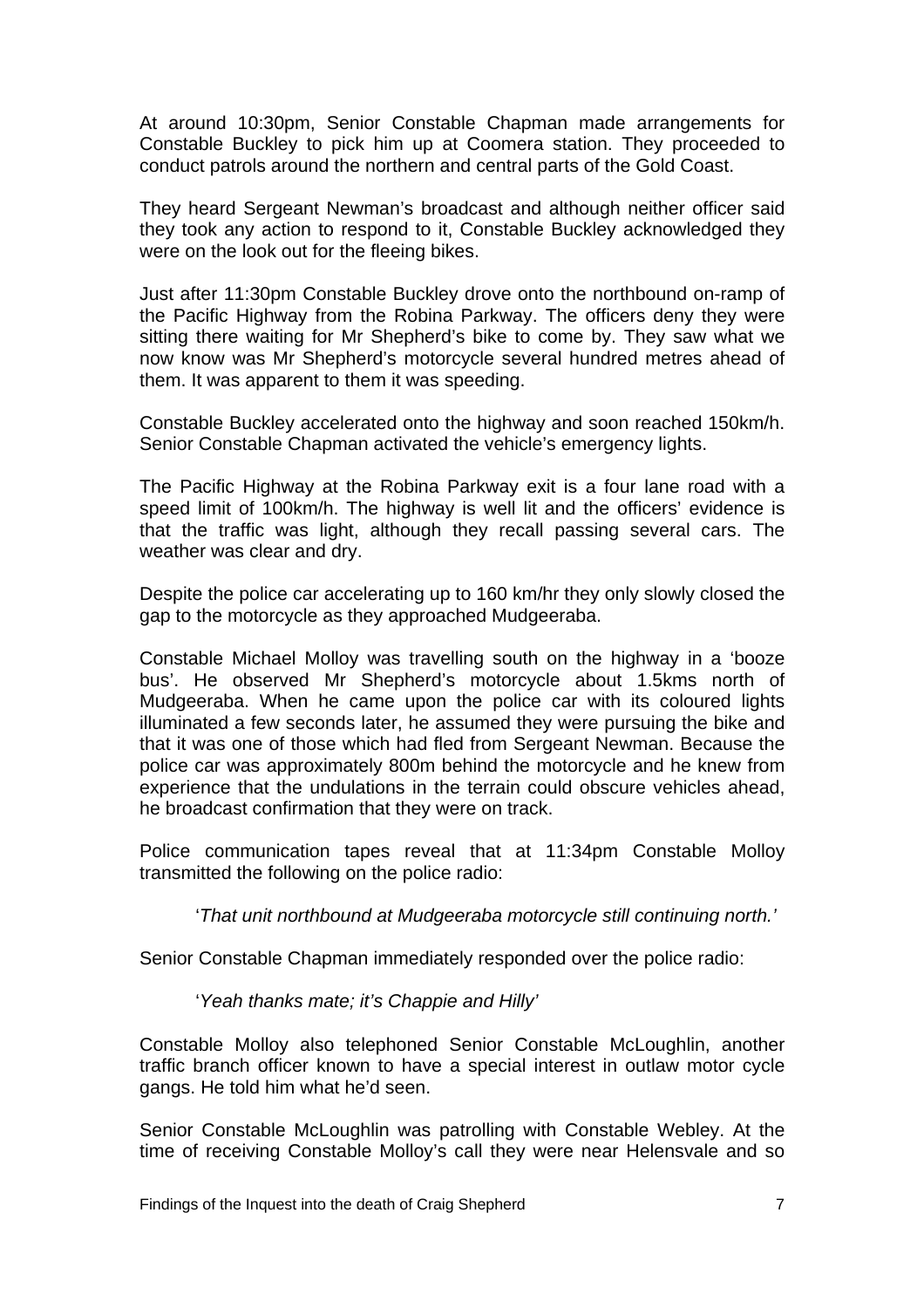<span id="page-9-0"></span>drove to the nearest Pacific Motorway on ramp and headed south with a view to assisting with the intercept.

Constable Webley telephoned Senior Constable Chapman to get more details of the bike and its location. He was told they were heading north on the highway but they were not close enough to give details of club colours and the like. It was agreed officers McLoughlin and Webley would position themselves to assist with the intercept if possible.

Accordingly, those officers headed south "*lingering*" or "*loitering*" at emergency turn around points to check for the fleeing vehicle before driving quickly to the next access point.

The transcript of police radio communications records both cars calling each other but no conversation ensues.

Thirteen kilometres from where the motorbike had first been seen by officers Chapman and Buckley, Mr Shepherd and his pillion passenger took exit 69 off the highway onto the Nerang Connection Road.

As the pursuing police officers approached the exit they could no longer see the motorcycle ahead on the highway and so they also took the Nerang exit.

Their evidence is that they had at no stage got close enough to the bike to observe there was a pillion passenger on the motorcycle, nor to identify the bike's make, colour or registration number. When questioned after the incident, Constable Buckley said they had been pursuing the vehicle in order to fix a "*follow speed*" to form the basis of a speeding charge.

### **M1 to Nerang**

The pursuit vehicle turned left onto the Nerang Connection Road. This stretch of road is two lanes and continues for 1.62km until it reaches Price Street which is the main road travelling through the central business district of Nerang.

As the vehicles proceeded along this stretch of road it appears the police vehicle closed to within 300m of the motor bike.

As the officers approached the intersection with Price Street, Constable Buckley saw Mr Shepherd turn right against a red light and proceed into the built up area of Nerang.

The officers followed the bike through the red light and activated their siren. Another vehicle sat stationary on the opposite side of the intersection and allowed the police vehicle to proceed.

At about this time a second telephone call was made between the occupants of two cars. It is unclear who initiated the contact. In any event, it is apparent officers McLoughlin and Webley were told the pursuit had left the freeway as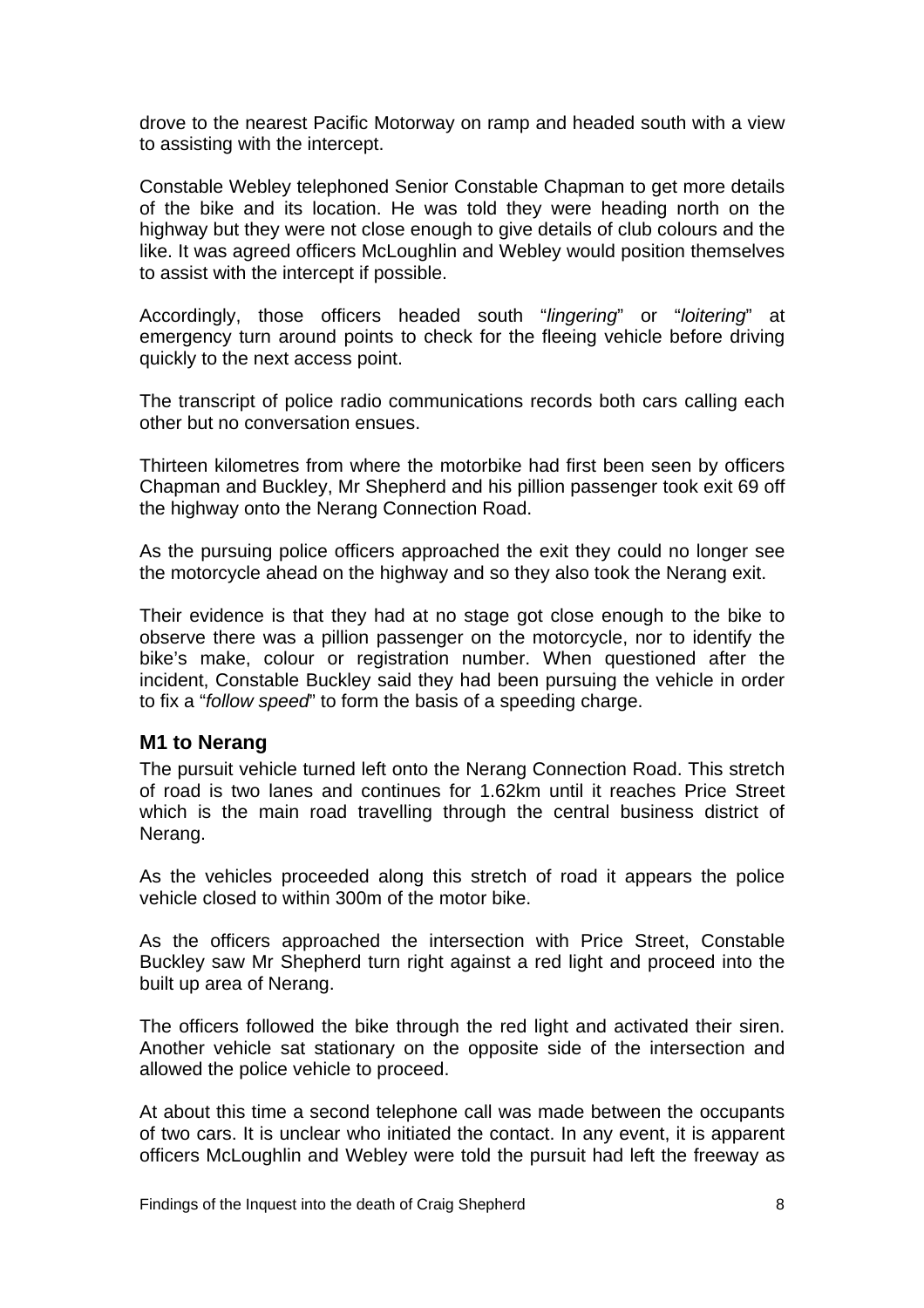<span id="page-10-0"></span>they did likewise, exiting further south with the intention of also heading west to link up with the pursuit on the outskirts of Nerang.

CCTV footage from a petrol station on Price Street, records the motor cycle pass nine seconds before the police car. Constable Buckley recalls their speed being approximately 80km/h in the approach to this point. Senior Constable Chapman estimates it could have been 100km/h-120km/h.This allows me to estimate the distance between the vehicles to be between 200 and 300m.

The traffic lights at the intersection immediately after the service station were showing red; Mr Shepherd nonetheless travelled through them, slowing only slightly. The officers state they slowed appreciably to the point of almost stopping in the lead up to this intersection. This is corroborated by the CCTV footage.

### **Nerang to Beechmont Road**

The pursuit continued west along Beaudesert-Nerang Road which turns into Nerang-Murwillumbah Road. This is a two lane road with additional lanes placed intermittently on either side to allow for safer access to and from adjoining roads. At one point road works had blocked the left of what, at that point, was two west bound lanes. The officers saw the motor bike cross over double lines into the oncoming lane, to overtake a vehicle travelling in the same direction. By the time they came up to the same vehicle, the road had widened again and the car moved over to let them pass.

The vehicles continued west, around 150 to 300 metres apart and travelling at around 150km/hr until they came to Beechmont Road which joins Nerang-Murwillumbah on the right hand side as one travels west. From the point where the vehicles first entered Price Street, they had travelled a further 7.66km.

The officers say as they rounded the bend that allowed them to see that intersection they saw the tail light of the motor cycle disappearing around a right hand bend in Beechmont Road. Based on that and having been to the area I am able to estimate the police car to have been between 150 and 200 metres behind the bike at that stage.

### **Beechmont Road**

Senior Constable Chapman says at this point he contemplated terminating the pursuit. When interview he explained:-

*'Basically ah we've decided to – that it was a, no – ah basically to terminate it as, as we get into um Beechmont Road because of the totally different road conditions. It's dark up there, it's windy and UI it'll, be, it'll be a lot slipperier so at that stage it's all over'* 

Both officers suggest that they did not intend to continue the pursuit along Beechmont Road. On three occasions when interviewed and on three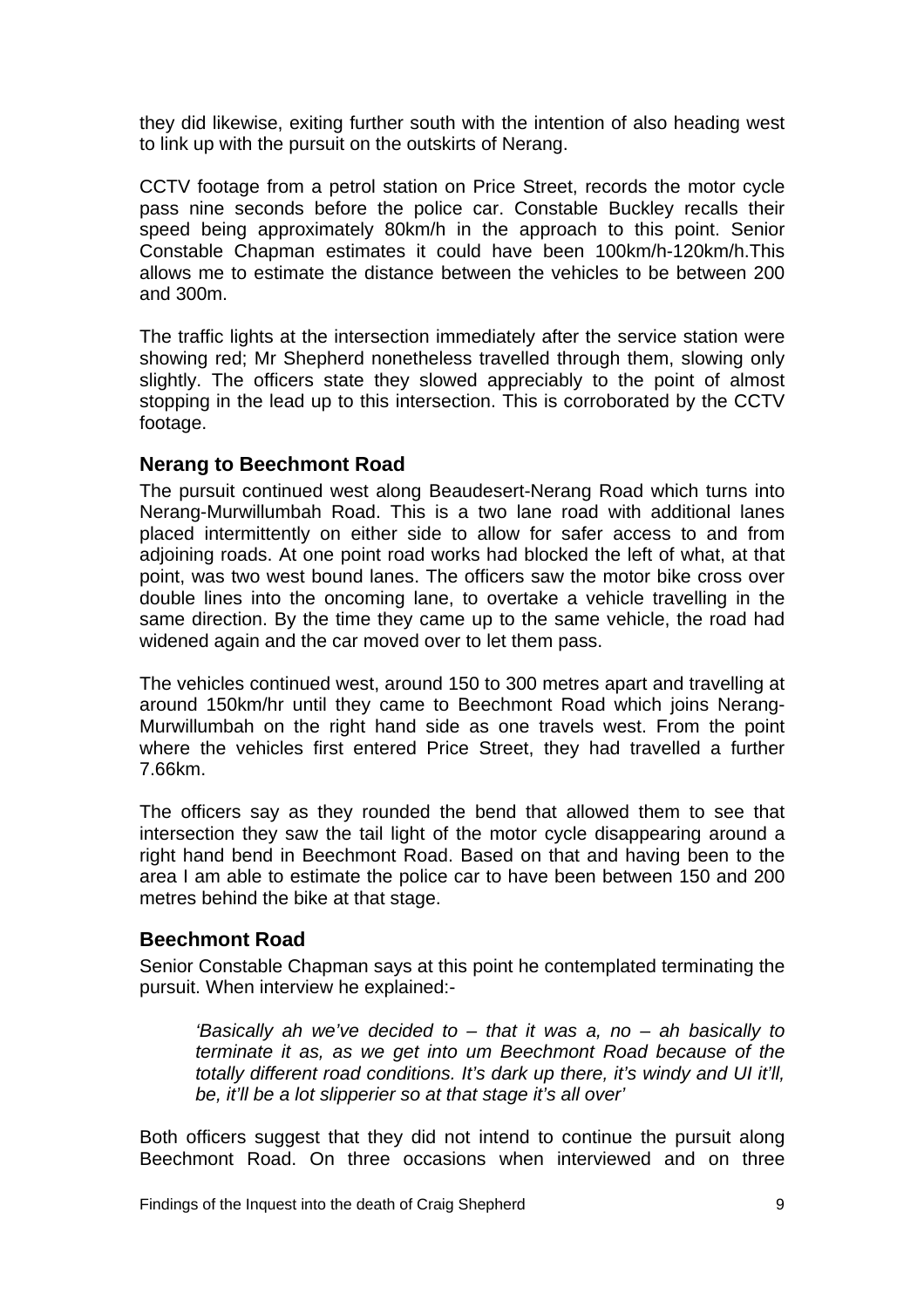<span id="page-11-0"></span>occasions when giving evidence, Senior Constable Chapman explained the decision to abandon the pursuit was based on the assessment they had no chance of catching the bike given its superior acceleration around tight bends. "*We were never going to catch him up there".* Only in the passage quoted above is there any indication the officers might have considered the safety of what they were doing. Nevertheless they continued as before with the coloured roof top lights and the siren still activated.

### **The crash**

About 700 to 800 metres along Beechmont Road, after negotiating several sharp bends the motorcycle came to a 90 degree left hand turn. At this point the road is carved from the rock leaving a steep drop to the left and a near sheer rock wall to the right.

As the officers rounded the curve prior to the 90 degree bend, they saw sparks. Senior Constable Chapman recalls seeing the headlight of the motorcycle as it rotated in a lateral position against the road.

Senior Constable Chapman estimates they were approximately 200m away when they saw the sparks and the headlight. I accept this as correct. They could not have been any further behind the motorcycle as their view would have been obscured by the previous bend in the road.

They drove to the crash scene. Constable Webley got out of the car and ran to the motorcycle. Senior Constable Chapman used the police radio to send the following transmission:

| Chapman:          | 972 Urgent.                                                                                                            |
|-------------------|------------------------------------------------------------------------------------------------------------------------|
| Operator (Knott): | 972                                                                                                                    |
| Chapman:          | We've just started chasing a motorcycle up ah<br>Beechmont Road and they have come off request<br>an ambulance thanks. |
| Operator:         | I need a better location than that if you've got one<br>thanks                                                         |
| Chapman:          | Um, two, we've got two on the motorcycle, two on<br>the motorcycle, we're about two kilometres up<br>Beechmont Road.   |
| Operator:         | Okay we'll call the ambulance on that but if you've<br>got anything further re injuries etc let us know<br>thanks?     |
| Chapman:          | We require AIS as well thanks.                                                                                         |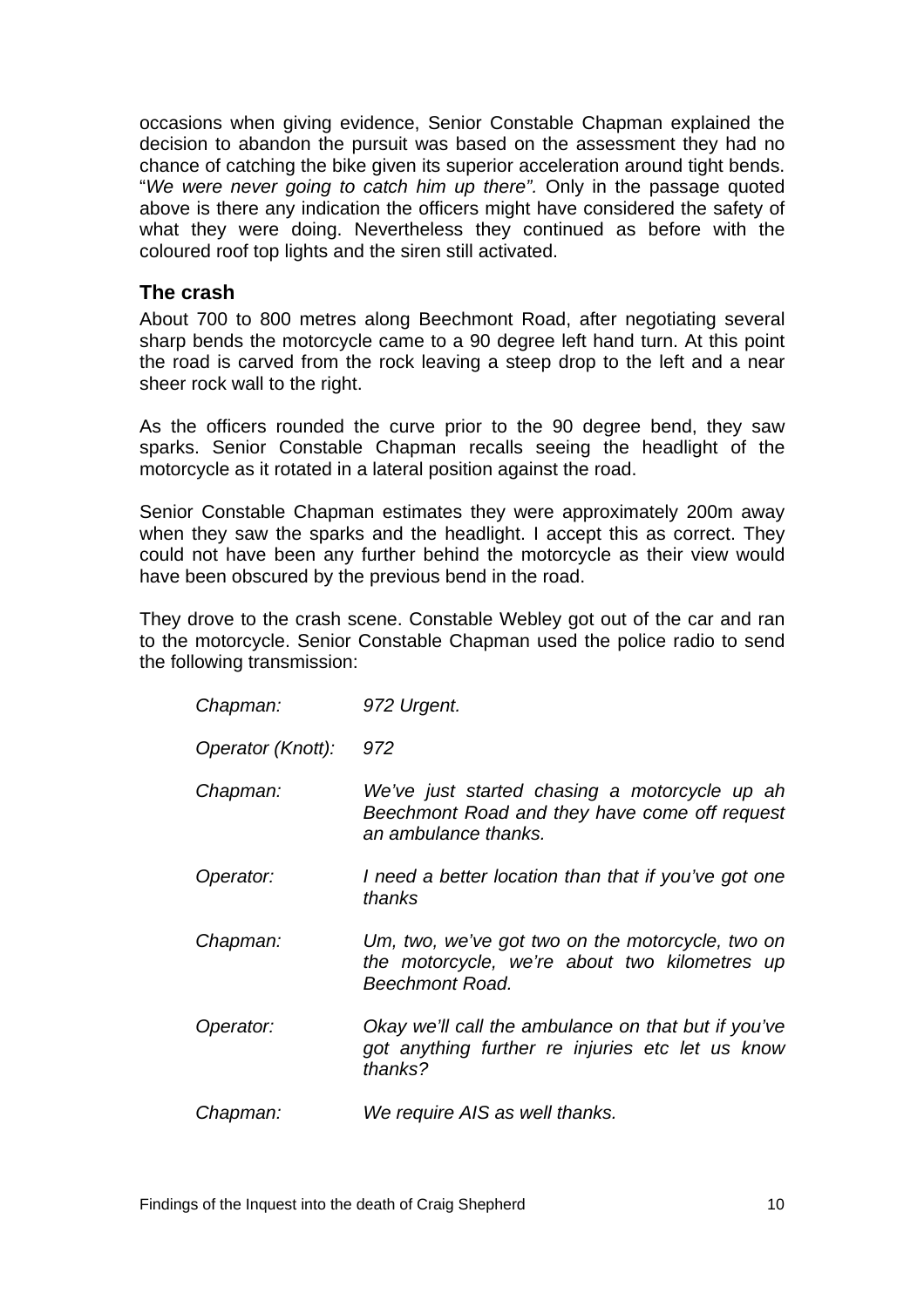<span id="page-12-0"></span>When he gave evidence, Senior Constable Chapman said it was the trauma of what he had just witnessed that caused him to inaccurately state they had just started chasing the motorcycle rather than an intention to mislead.

### **The aftermath**

Mr Shepherd was lying in a roadside culvert on his back with his legs propped up against a rock wall. Ms Delaney was lying on her back with the motorcycle lying across her torso. The officers assumed both were dead.

Having heard the transmission from Senior Constable Chapman, Senior Constable McLoughlin and Constable Webley made their way to the scene as did another car carrying Constable Jose.

One of those officers, Constable Gabriel Jose took digital photographs of the scene before it was realised that Ms Delaney was still alive once she was seen and heard to be breathing.

The officers did not immediately lift the motorbike from her as they were concerned they may exacerbate her injuries. They sought advice from the ambulance service via police communications but when none was forthcoming they went ahead and freed Ms Delaney and put her into a recovery position. Regretably, it seems this did not occur until at least 12 minutes after the crash.

A critical care ambulance officer in a station wagon attended a short time after the bike had been moved off Ms Delaney. He was followed shortly afterwards by an ambulance. Ms Delaney was placed on a stretcher with the assistance of various police officers and transported to hospital.

Shortly after the initial radio communication from Senior Constable Chapman, the District Duty Officer and the Regional Duty Officer Inspector were advised and they attended the scene.

ESC investigators attended the scene on the night of the crash and took up the process of interviewing relevant parties throughout the course of the following morning. The investigation described earlier then commenced.

Mr Shepherd's body was transported to the Gold Coast morgue and formally identified at 10:55am on the morning of 17 June 2006 by his father Colin Shepherd.

# *The investigation findings*

### **Alcohol/Drug Testing**

The breath tests carried out on both officers in the pursuit vehicle shortly after the crash showed readings of 0.00. Blood and urine samples also proved negative for alcohol or tested drugs. Chlorpheniramine, commonly found in cough syrups or preparations was detected in the blood and urine samples of Senior Constable Chapman in very small amounts.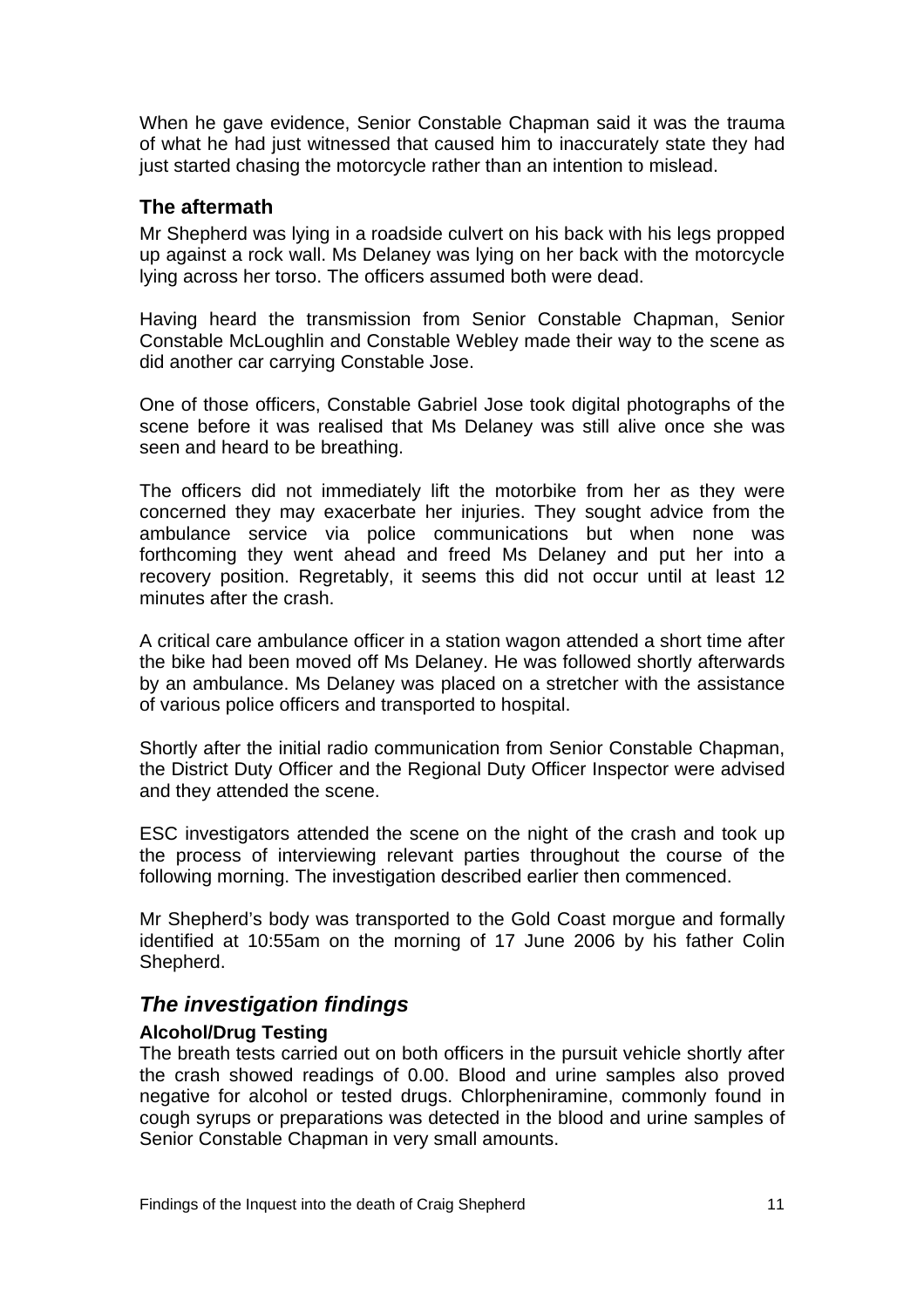#### **Speed and Distance Calculations**

Inspector Elloy has calculated that the distance between the point where Sergeant Newman attempted to intercept Mr Shepherd and the site of the crash is 39.95km.

Radio communication tapes show the time between Sergeant Newman's initial communication in relation to the '*three bikies'* and the communication from Senior Constable Chapman advising of the crash is a period of 15 minutes (with the potential error margin making it anywhere between 14 and 16 minutes).

This equates to an average speed over that distance of around160km/h.

The total distance between the Robina Parkway on-ramp and the crash site is 17.55km. The distance from Price Street to the crash site is about 7.6 km.

#### **Accident Investigation Squad Findings**

Senior Constable Bruvels, then based at the Gold Coast Accident Investigation Squad conducted a detailed analysis of the crash scene.

He observed a single tyre mark, 41m long, in the west bound lane of Beechmont Road leading up to the crash site. He identified this as a skid mark left by the rear tyre of the Triumph. Although the skid mark was predominantly straight, the last several meters curved to the left and the skid mark became wider in appearance.

The offside (right side) foot peg from the Triumph was located in the westbound lane about 4 metres from the end of the skid mark. The offside mirror was located in the eastbound lane nine metres west of the end of the skid mark. A gouge mark was located on the road about 1 metre south of the end of the skid mark. Further scratches and scarring on the road were observed from the end of the skid mark leading up to the position of rest of the Triumph.

An impact mark on the rock wall was located by Senior Constable Bruvels which in his opinion was a mark left by the helmet of Mr Shepherd. It matched in terms of size with a mark on the helmet. There was blood splatter surrounding the impact mark on the wall.

Using recognised techniques, Senior Constable Bruvels was able to calculate the Triumph would have been travelling between 63 and 97km/h at the commencement of the skid mark. At the inquest he stated that the distance Mr Shepherd and Ms Delaney were flung from the motorcycle leads him to believe the speed would have been at the upper end of this range.

The scenario hypothesised by Senior Constable Bruvels is that as Mr Shepherd braked, the rear tyre has locked up, causing the motorcycle to slowly rotate in an anti-clockwise direction. As it neared the turn the brakes have either been released causing the back wheel to suddenly grip; or the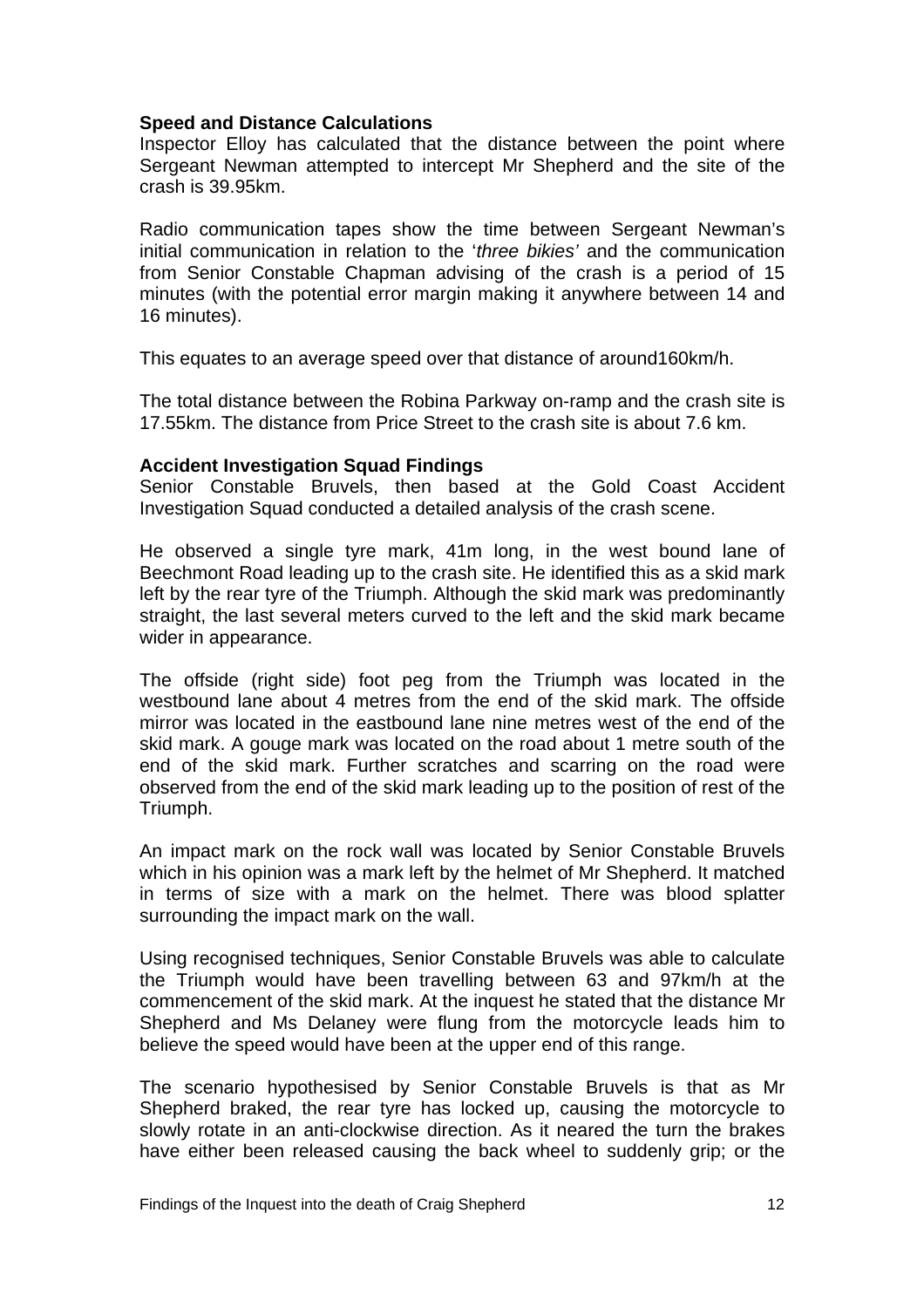<span id="page-14-0"></span>wheel has reached a point where it is facing almost 90 degrees to the direction of travel; also causing it to grip rather than slide.

This gripping effect has caused the bike to flip from an initial left leaning position, over on to its right hand side propelling both occupants towards the rock wall adjacent to the road. The bike has continued to travel in a westerly direction, scraping against the road and rotating 180 degrees. As it reached the side of the road it has flipped over and landed on Ms Delaney. This is consistent with the observations of Senior Constable Chapman having seen the headlight of the bike along with sparks.

The injuries suffered by Mr Shepherd are consistent with the theory put forward by Senior Constable Bruvels.

The crash was caused by an attempt to take a tight turn at too high a speed and a loss of control resulting from the rear wheel locking under excessive breaking.

An analysis of Mr Shepherd's helmet revealed it to have been, presumably, modified so that it consisted merely of a brittle outer skin with a layer of towelling type material adhered to the inside for rider comfort. It was not fitted with the standard specification protective foam layer on the inside. Although a sticker attached to the helmet purported that it complied with Australian Standards, it clearly did not.

### **Radio reception**

On 21 June 2006 Sgt Terrence Burke, an Electronics Technical Officer inspected the radio and associated electronic communications equipment in the vehicle that had been involved in the pursuit on 16 June 2006. He found the two radio cables attached to the antennae of the vehicle were both defective. The radio could therefore not be, in his words, '*relied on to operate correctly at all times*'. His evidence is that radio transmission would largely depend on proximity to repeater stations.

On the evening of the crash, Acting Senior Sergeant Brake, the District Duty Officer, conducted a radio check of the area using his police vehicle. He drove from the crash site to the intersection of Beechmont and Nerang-Murwillumbah Roads calling communications at Broadbeach as he went. He also conducted tests of this nature 500m further along Beechmont Road from the site of the crash. He was advised by the radio operator that their reception was clear. He noted that his reception was clear.

### **Vehicle inspection**

A QPS vehicle inspection officer, Andrew McDonald, carried out an inspection of both the Triumph motorcycle and the Holden Commodore police vehicle on 19 June 2006. Both vehicles were found to be in satisfactory working order with no mechanical defects.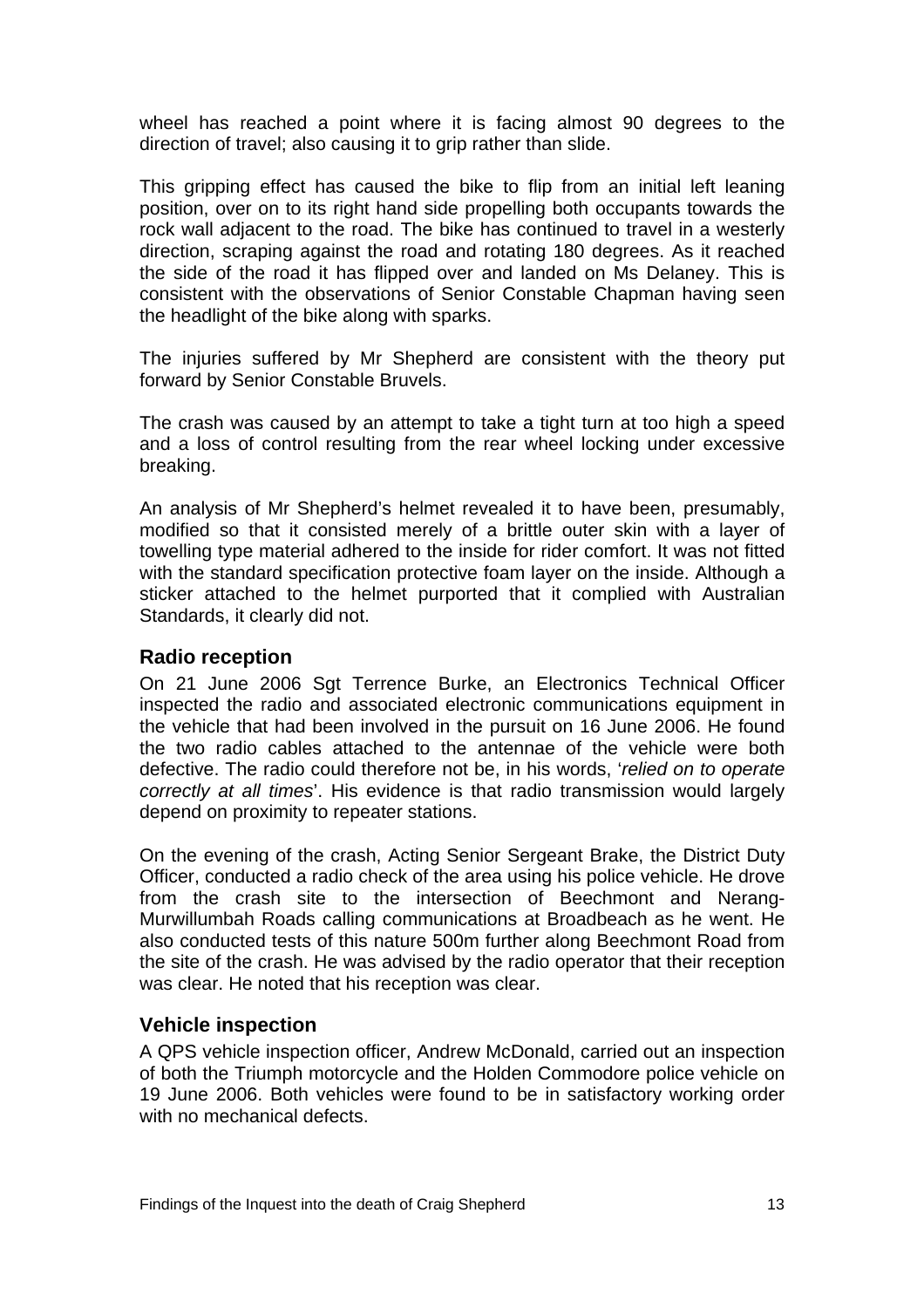# <span id="page-15-0"></span>**The autopsy**

On 20 June 2006 an autopsy was performed on the body of Craig Shepherd by Dr Beng Beng Ong, an experienced forensic pathologist.

His report states:

*The main injuries noted on the post-mortem examination was a near complete ring fracture of the foramen magnum (circular fracture of the base of skull). This pattern of fracture is noted in hyperflexion or hyperextension injury (too much bending forward or backward of head). This injury is commonly encountered in motorcycle accidents as a result of impacts of the head against ground/vehicle resulting in the excessive movement.* 

*There was a large laceration on the front of head indicating probable impact site of the head against an object/ground. This would result in hyperextension of head (excessive bending backward) and would have resulted in injuries to the base of skull.* 

*The brain showed diffuse traumatic axonal injuries, usually indicative of severe head trauma. This finding would be in keeping with the laceration to the front of head and resultant near ring fracture of the foramen magnum.* 

*There was evidence of aspiration of blood to the airway and gullet (oesophagus) and had resulted in blood aspiration within the lungs.* 

Dr Ong concluded:

*It is my opinion that the deceased had died of head injuries. The findings were typical of that sustained in a motorcycle accident (e.g. fall or struck another vehicle/object).* 

An analysis of blood taken at the autopsy examination revealed a therapeutic level of phentermine (a dieting drug) and alcohol at a level of 14mg/100mL (0.014% BAC). Neither substance was likely to have had a role in the death of Mr Shepherd.

# **Findings required by s45**

I am required to find, as far as is possible, who the deceased was, when and where he died, what caused the death and how he came by his death. I have already dealt with this last issue, the manner and circumstances of the death. As a result of considering all of the material contained in the exhibits and the evidence given by the witnesses I am able to make the following findings in relation to the other aspects of the death.

**Identity of the deceased** – The deceased person was Craig Robert Shepherd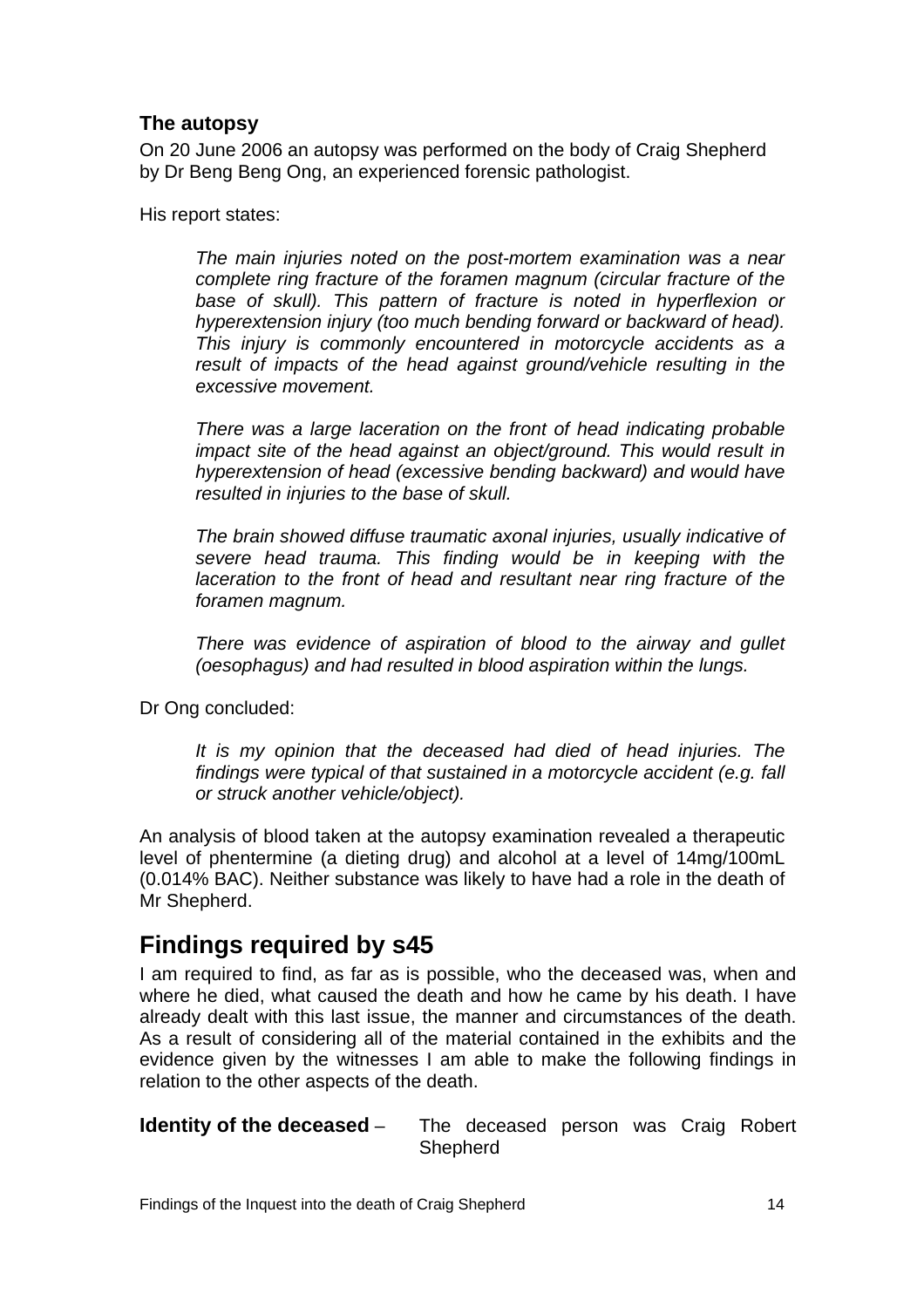<span id="page-16-0"></span>

| Place of death $-$ | died at Beechmont Road,<br>He l<br>near<br>Advancetown, in Queensland                  |
|--------------------|----------------------------------------------------------------------------------------|
| Date of death $-$  | Mr Shepherd died on 16 June 2006                                                       |
| Cause of death $-$ | He died from head injuries sustained in a<br>motorcycle crash during a police pursuit. |

# **Concerns, comments and recommendations**

Section 46, in so far as it is relevant to this matter, provides that a coroner may comment on anything connected with a death that relates to public health or safety, the administration of justice or ways to prevent deaths from happening in similar circumstances in the future.

There is no doubt the most direct and primary cause of the crash was Mr Shepherd's failure to stop when he knew police wanted him to and the highly dangerous manner in which he rode his motorcycle while attempting to avoid interception. Obviously, had he stopped when directed to do so by Sergeant Newman or when the other officers chased him through Nerang he would not have died that night. It is beyond the scope of this inquest to look into the factors that lead young men into taking such needless risks. I should however, critique the manner in which the police service responds to them.

As counsel assisting mentioned at the opening of this inquest, Mr Shepherd's death is one of seven that followed a police pursuit in the period June 2005 to December 2006. Three inquests have already been held and inquests will be held in relation to the three remaining deaths in coming months. In relation to each, the conduct of the officers involved will be judged against the QPS policies in force at the relevant time. However, as those policies have changed significantly during that period, I shall refrain from making any recommendations for further change until the evidence from all seven inquests has been considered and the impact of the changes are evaluated.

In these findings I shall summarise the relevant policies in force at the time, and assess whether they were complied with. For the reasons set out below, I have reached the conclusion that some of the officers involved in this incident did not comply with these policies. They should be held accountable for this and I am critical of their conduct in this regard. However, it is important to acknowledge they were not motivated by any improper purposes. On the contrary, it seems their enthusiasm for the enforcement of the traffic laws may have led them into error. Traffic police are frequently exposed to the horrible consequences of dangerous driving and it is understandable they might lose perspective about how to appropriately perform their functions. This inquest shows what can happen when they fail to comply with the policies designed to make policing safer.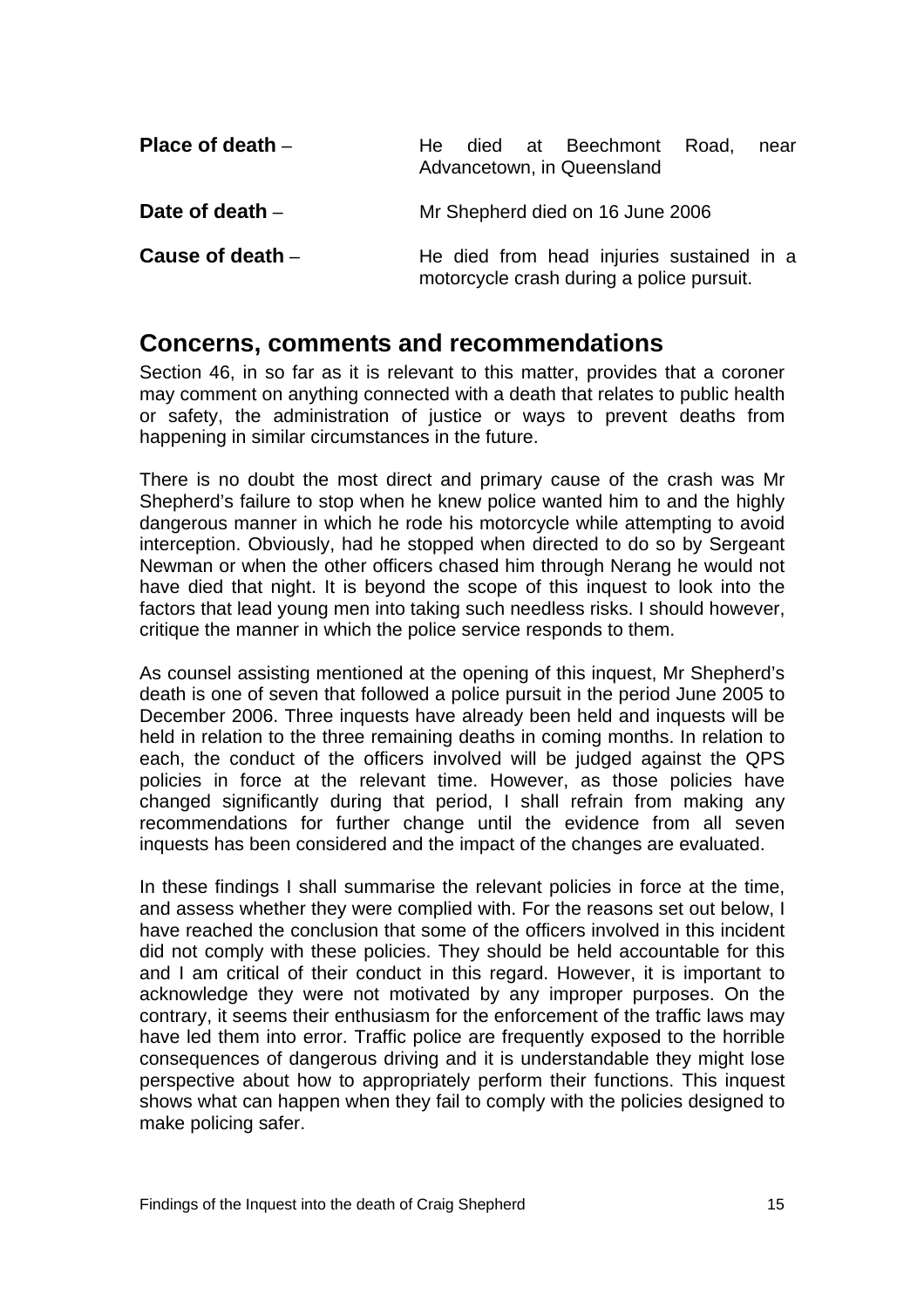# <span id="page-17-0"></span>*QPS pursuit policy*

The QPS policy that seeks to regulate situations such as that encountered on the night in question had been in place since 1 January 2006. It amended the earlier policy which had been developed over a number of years.

It differentiates between '*urgent duty driving*' and '*pursuits*' and provides the following definitions:

#### *Urgent Duty Driving:*

*Means driving to perform a duty which justifies prompt action and may include driving a Service vehicle in a manner that if not justified would ordinarily constitute an offence.* 

#### *Pursuit:*

*Means an attempt by an officer driving a police vehicle to intercept another vehicle where that officer believes on reasonable grounds that the other driver is avoiding interception. An intercept is when an officer is endeavouring to stop another vehicle – a pursuit begins when the officer believes on reasonable grounds that the driver of the other vehicle is intentionally avoiding being intercepted.* 

QPS policy prescribes specific situations in which an officer may engage in urgent duty driving. These include attending to tasks which are specifically designated as being high priority or where it is necessary to perform a specific function or exercise a power central to their role as a police officer.

The policy goes on to state, as with pursuit policy, the '*known circumstances associated with any urgent duty driving must outweigh the risks".* As with pursuits, the policy dictates that in coming to a decision to engage in urgent duty driving, officers should recognise that the safety of officers, the public and offenders is paramount. There appears to be recognition in the policy of the potential overlap between urgent duty driving and pursuits. Officers' attention is drawn to some of the specific risk factors relevant to pursuits that are outlined in greater detail later in section 14.23.7.

The policy in relation to pursuits has layers of controls. It requires the officers undertaking the pursuit to apply a set of risk assessment criteria to determine whether a pursuit should be commenced. He or she should then continue to undertake such an assessment of the changing circumstances as the pursuit continues. The passenger in the pursuit car is required to contact the local radio communications room and describe the circumstances so the pursuit can be over viewed by another officer who is kept informed of developments via the police radio. That second officer then has authority to direct the pursuers to terminate the pursuit. Until such contact is made, the senior officer in the car is deemed the pursuit controller. I will deal with these components separately.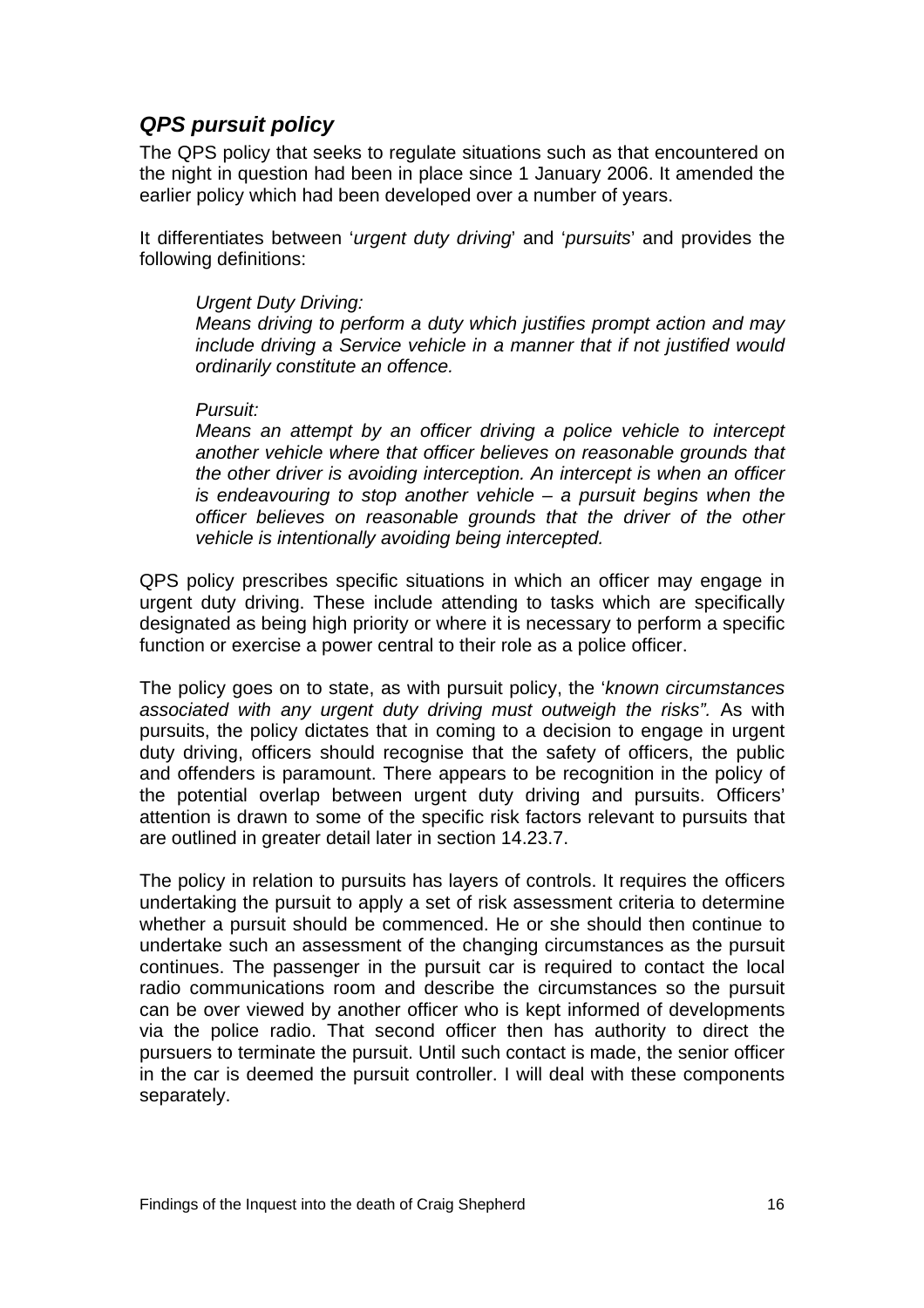# <span id="page-18-0"></span>**Initiating a pursuit**

In the part headed "*Justification for initiating or continuing a pursuit"* the policy stipulates that *"(t)he risks involved must be balanced against the necessity for the pursuit. Pursuits may be conducted only when;* 

- *(i) the known circumstances are sufficient to justify a pursuit;*
- *(ii) identifying or apprehending the occupant(s) of the pursued vehicle at a later time is unlikely.*

A definition section provides; "*known circumstances means what is known (not what is suspected or uncertain) in terms of all the circumstances, including the initial offence, that amounts to justifying the risks involved in the urgent duty or pursuit driving".* 

The policy goes on to direct that "*a risk assessment must be conducted in relation to every pursuit".* It then lists 12 factors which must form part of the assessment.

As can be seen, the policies required the pursuing officers to balance the utility of a pursuit against the risks it generates. The utility is gauged by considering the consequences of failing to intercept the pursued. In this balancing exercise issues of safety are to be paramount.

Quite specific and useful examples are given of characteristics which will be relevant to assessing the risk of the pursuit resulting in injury or death. No guidance is given to assist officers to calculate the necessity of the pursuit with reference to the diminution of law enforcement.

### **Continuing a pursuit – on going risk assessment**

The standard risk management approach is continued by the direction that *"(t)he reasons for and risks involved must be assessed before initiating the pursuit and be continually reassessed during the pursuit. The mandatory operating principle is 'the safety of police, the public and the offenders or suspects is paramount.' The pursuit must be abandoned if the risk outweighs the necessity for and known circumstances of the pursuit."* 

### **Alerting police communications**

The policy imposes an obligation on the pursuing officers to advise the radio operator, as soon as possible, that the pursuit has commenced. It outlines nine categories of information pertaining to the pursuit, of which the radio operator is to be kept informed. These include the identity of the persons and vehicles involved and the location and direction of travel.

The policy dictates that in circumstances where there are two officers in a vehicle, it is the responsibility of the passenger to forward this information. It also places a requirement on the radio operator to advise other units to, where possible, maintain radio silence.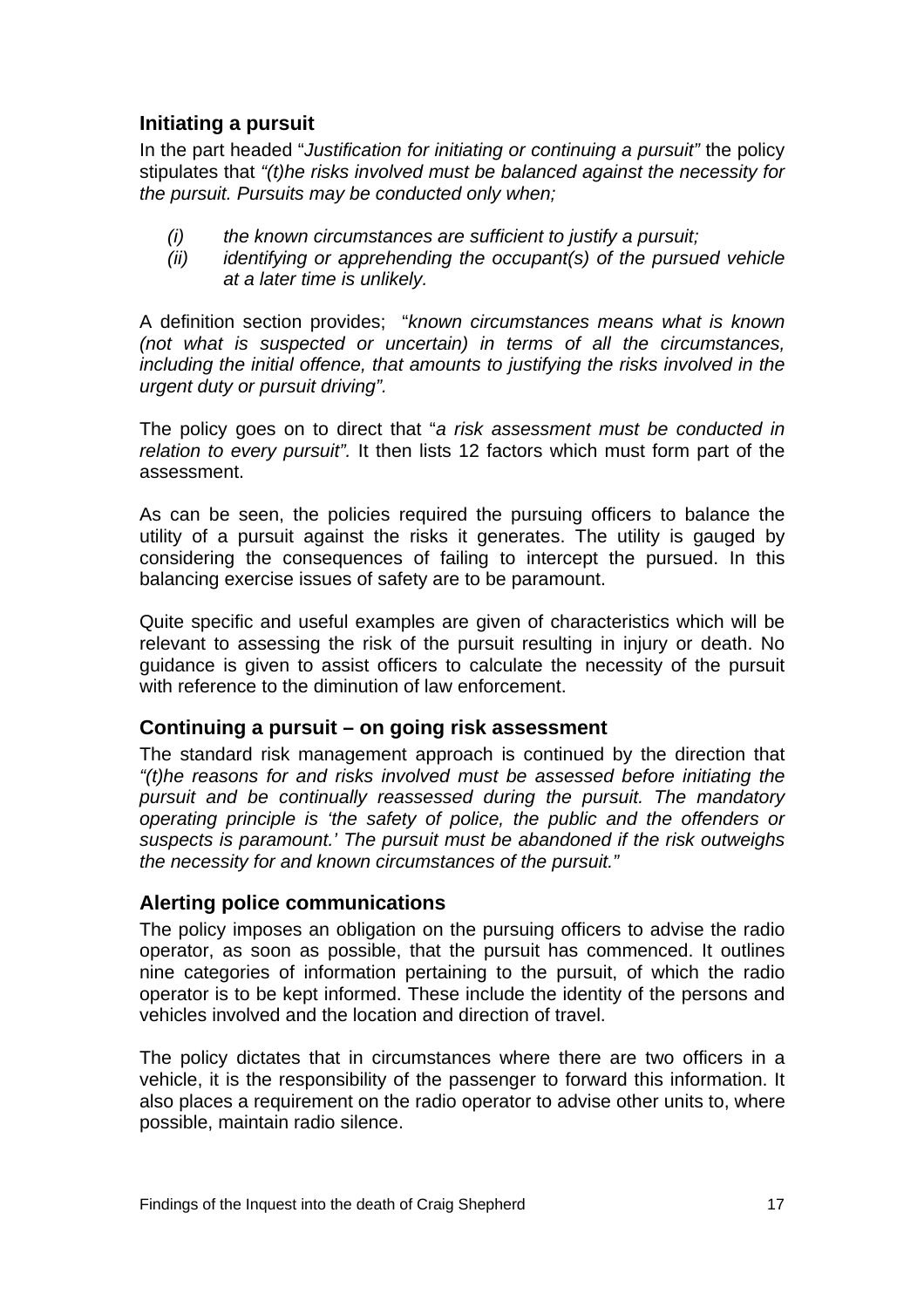# <span id="page-19-0"></span>**Abandoning a pursuit**

The policy provides at section 14.23.7 that:

"*A pursuit must be abandoned immediately if it creates an unacceptable risk to the safety of any person."* 

Where a decision has been taken to abandon a pursuit the policy sets out a series of steps to be taken. These include a requirement to turn off flashing lights and sirens, to pull the police vehicle over at the first available safe position and to advise the pursuit controller that the pursuit has been abandoned.

### **The responsibility of the "pursuit controller"**

The driver of the pursuit vehicle is not the only officer who had a responsibility to undertake the risk assessment and balancing of likely outcomes I have described. In recognition that officers caught up in a chase can have difficulty making objectively reasonable assessments, the QPS has in its procedures added a second layer of control that gives the primary responsibility for determining whether a pursuit should continue to the duty officer at the closest police communications centre. That officer is designated the "*pursuit controller".* 

The policy provides that immediately an officer initiates a pursuit, the nearest police communications centre is to be advised and the circumstances of the chase must be relayed as they unfold. The communications centre advises the duty officer who then monitors the chase as it is described by the officer in the pursuing vehicle. The officers in the pursuing vehicle are obliged to comply with any directions given by this overviewing officer. The pursuit controller is obliged to undertake the same risk assessment and balancing of risk and utility I have already described and to terminate the pursuit if he/she considers it poses an unacceptable risk to the safety of anyone who might be affected.

# *Did this pursuit comply with the policy?*

### **When did the 'pursuit' commence?**

In order to determine whether the officers involved in this incident complied with the relevant policies it is necessary to determine when the pursuit commenced.

As can be seen from the definition quoted earlier a pursuit has two elements: an officer is attempting to intercept a motorist and the officer believes on reasonable grounds that the motorist is attempting to avoid being intercepted. In my view the policy can not be avoided simply by an officer not coming to a conclusion about the second element. It must be read as meaning a pursuit is underway if a reasonable officer would in the circumstances conclude the person he was attempting to intercept was intent on avoiding him.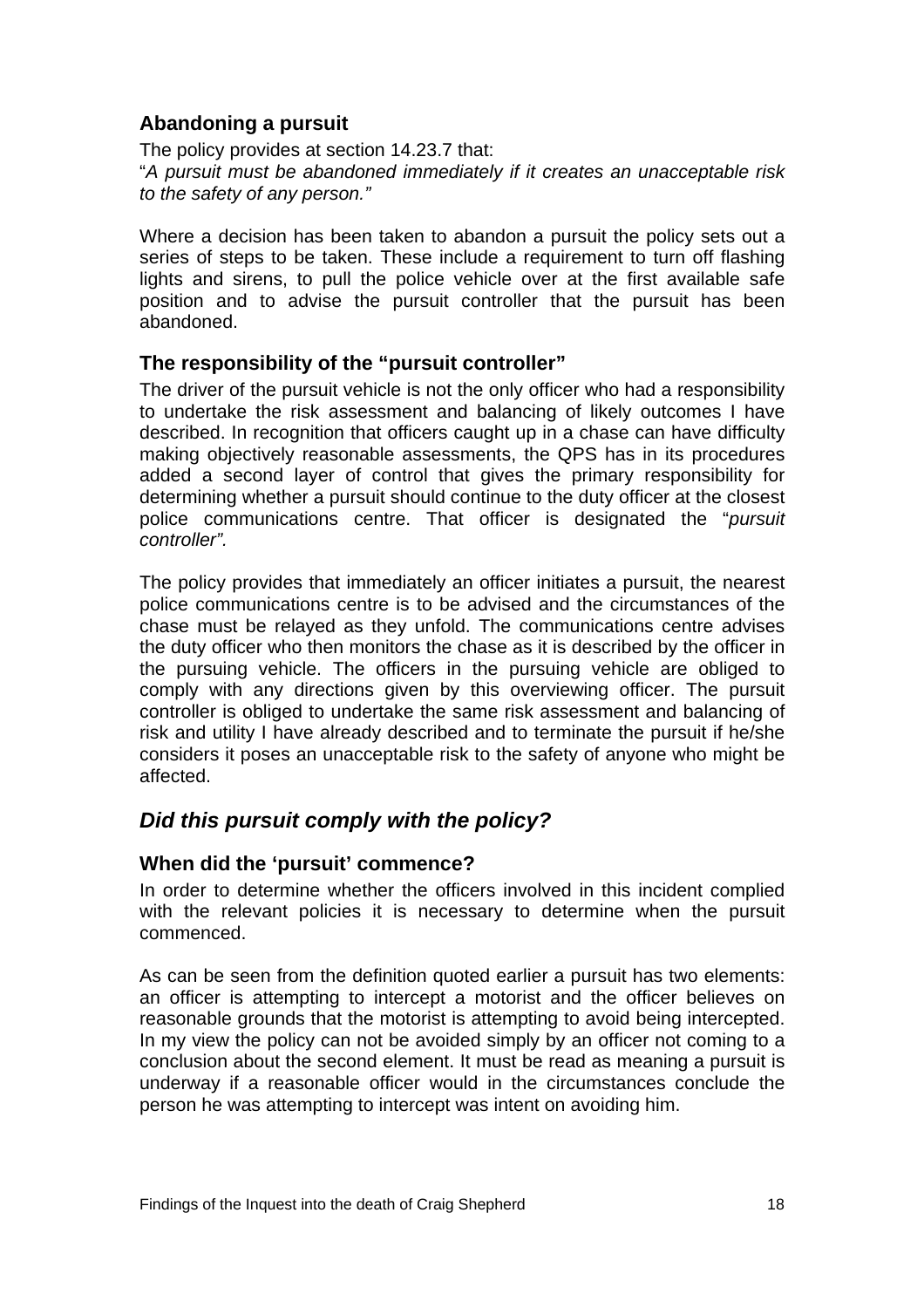<span id="page-20-0"></span>There is no doubt that from very soon after Senior Constable Chapman and Constable Buckley first saw Mr Shepherd's motorcycle and accelerated after it near Robina, they were attempting to intercept it. The officers and their counsel contend they had no reasonable basis on which to believe he was aware of their endeavours and was attempting to avoid them. They submit on the freeway he was at all times several hundred metres ahead of them and it is conceivable that he did not see their flashing coloured lights in his rear view mirrors. They say his manner of driving did not change in a way that made it apparent that he was aware of the police presence and was taking evasive action.

Against this contention is the fact that Mr Shepherd was riding at 150 to 160 km/hr. It could be argued the only reason he was likely to be doing this was to avoid being intercepted. Support for this approach can be found in the evidence of Constable Molloy who on seeing the two vehicles assumed a pursuit was in progress. Further, Senior Constable Chapman told Inspector Elloy if Mr Shepherd had stopped on the Nerang exit he would have charged him with failing to stop. This would require proof that Mr Shepherd deliberately ignored a direction to stop.

I consider it more likely than not that Mr Shepherd was aware of the police pursuing him soon after they activated their flashing coloured lights. However, I do not consider that no reasonable officer could come to a contrary view.

I accept the situation warranted the officers engaging in urgent duty driving and that the risk posed by that on the freeway did not outweigh the lawful purpose of intercepting the speeding motorcycle.

It is now obvious that Mr Shepherd exited the freeway at Nerang in an effort to "lose" the pursuing police and all parties readily accept that soon after, all of the elements of a pursuit existed.

### **The "known circumstances"**

It is therefore necessary for me to determine whether the circumstances that prevailed as the two cars entered Nerang were such as to satisfy the balancing exercise required by the policy. The known circumstances that might justify a pursuit consisted of:-

- Mr Shepherd driving at an excessively high speed down the highway;
- failing to stop in Price Street when he must have by then known police were directing him to; and
- failing to stop at two red lights in Price Street.

These factors certainly amount to a law enforcement objective warranting action.

### **The risk assessment (initial and ongoing)**

The difficulty is these same factors constituted a risk to the rider of the bike and other road users that needed to be balanced against the benefits of pursuing. I am not at all convinced that officers Chapman and Buckley

Findings of the Inquest into the death of Craig Shepherd 19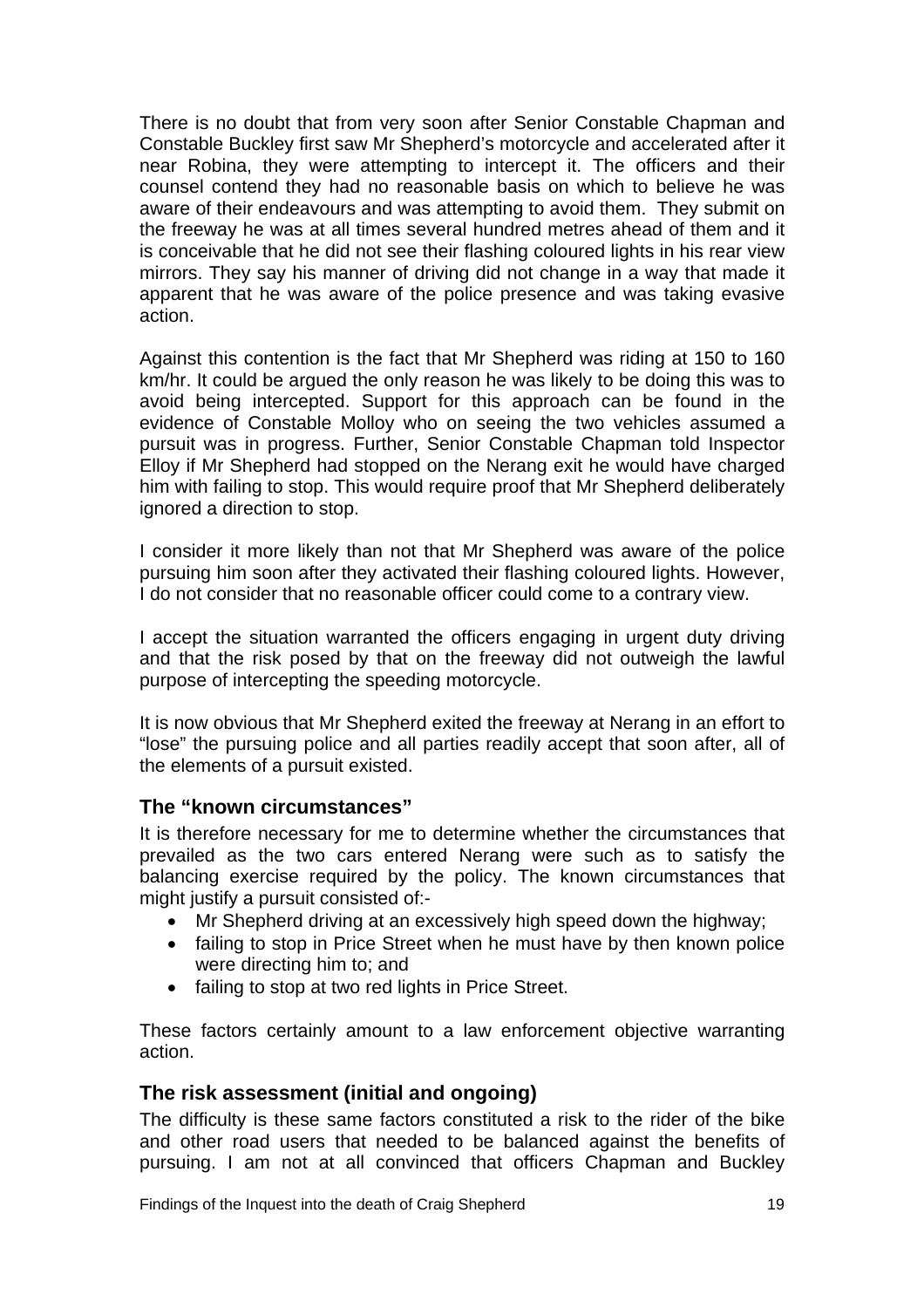undertook such a risk assessment exercise. The tenor of their evidence is they couldn't get close enough to the motor bike to identify it and that they were entitled to continue chasing it until they did or they were directed to stop.

The chances of the latter happening were minimised by their inadequate attempts to discharge their obligation to notify police communications of the pursuit.

In addition to the earlier dangerous manoeuvres, the bike overtaking a vehicle across double white lines would surely raise alarm in a reasonably prudent officer that the risk of injury or death would outweigh the need to apprehend a motorist apparently guilty of traffic offences. Indeed, even Senior Constable Chapman acknowledged that was a "*bit hairy*". It did not cause him to abandon the pursuit however.

When the motorcycle turned up Beechmont Road which the officers knew to be narrow, steep and winding with rock faces and sheer drop offs, I consider no reasonable police officer could consider the risks of the pursuit were justified to prevent the offender escaping.

However, even at that stage Senior Constable Chapman seems to have failed to have regard to the principles underlying the policy, referring instead to the likelihood of the bike being able to outrun their car in the mountainous terrain. Further, the evidence does not support his claim that he abandoned the pursuit: the police car was just as close to the bike when it crashed as when the two vehicles entered Beechmont Road and its lights and siren were still activated. Contrary to his claim there was no where to pull off, as required by the policy, about half way between the intersection and the crash site there is a large driveway which provides ample room for turning with good vision both ways.

#### **Notification of commencement of pursuit**

As mentioned earlier, as soon as an officer becomes involved in a pursuit, he or she must if possible notify the nearest police communications centre and provide particulars of the incident. This is done so that a pursuit controller can assess whether the pursuit should continue.

The only radio transmission of this nature made by Senior Constable Chapman was made after the crash. He contends two other transmissions were attempted but not heard by the communications centre and that a third was "*talked over*" by another vehicle. He relies on the evidence of *"black spots*" and a fault in the aerial on his car to explain the failure of the communications centre to hear the two earlier failed attempts.

When initially interviewed Senior Constable Chapman stated he had made attempts to radio police communications to advise them of the pursuit shortly after they had exited the Pacific Motorway. He also maintained that further attempts were made as they travelled through Nerang.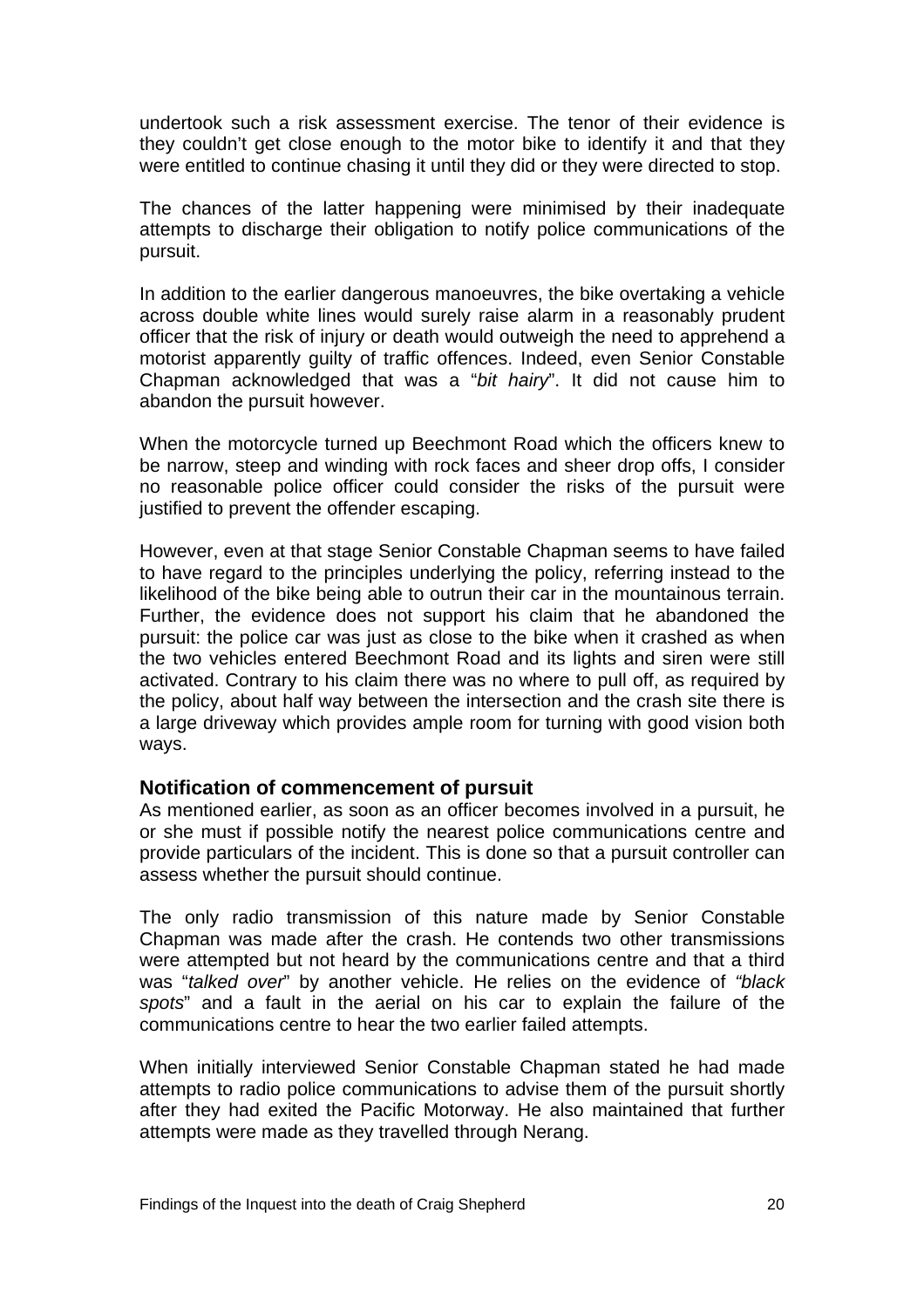<span id="page-22-0"></span>He stated in that interview he was frustrated in his attempts by the amount of traffic on the police communications system that evening.

When interviewed a second time, in September 2006, Senior Constable Chapman was told that the "*talked over*" transmission was made only 19 seconds prior to his radio in of the crash. After a lengthy questioning process made difficult by Senior Constable Chapman's vagueness and nonresponsiveness to specific questions, he eventually acknowledged in this interview that:

- The "*talked over*" transmission did not occur until some time after the Cunungra turn off (placing it within 2-3 kilometres from the crash scene); and
- This was the first time there had been any attempt to advise VKR of the pursuit.

At the end of the interview, and after being reminded of his answers in the first interview by his solicitor, Senior Constable Chapman reverted to the version of events in his first interview; namely that he had attempted to call VKR soon after leaving the highway. He was unable to recall what he said or give any useful detail on this attempted transmission. His evidence during the inquest was equally inconsistent and unpersuasive.

I am sceptical about the claims the officer attempted unsuccessfully to call the pursuit on three occasions. It is relevant that he had no trouble communicating with Constable Molloy when they passed on the freeway and no trouble advising police communications of the crash.

In any case Senior Constable Chapman clearly had a functioning mobile phone over which he was conversing with Senior Constable McLoughlin during the pursuit. He acknowledged he knew the direct number for the communications co-ordinator at Broadbeach; alternatively, he could have advised officer McLoughlin of his difficulties and asked that officer to make contact with communications for him.

### **Conclusion**

The pursuit ended when the motorcycle crashed. That was the most likely outcome after it went onto Beechmont Road. Only after that occurred was the police communications centre advised that a pursuit had taken place.

I am of the view that the QPS policy was breached when the pursuit was not terminated when the motorcycle entered onto Beechmont Road. I am also of the view the policy was breached when the police communications centre was not advised the pursuit was underway.

### *Mobile telephone calls*

In their initial interviews with the investigators, neither Senior Constable Chapman, Constable Buckley, Senior Constable McLoughlin nor Constable

Findings of the Inquest into the death of Craig Shepherd 21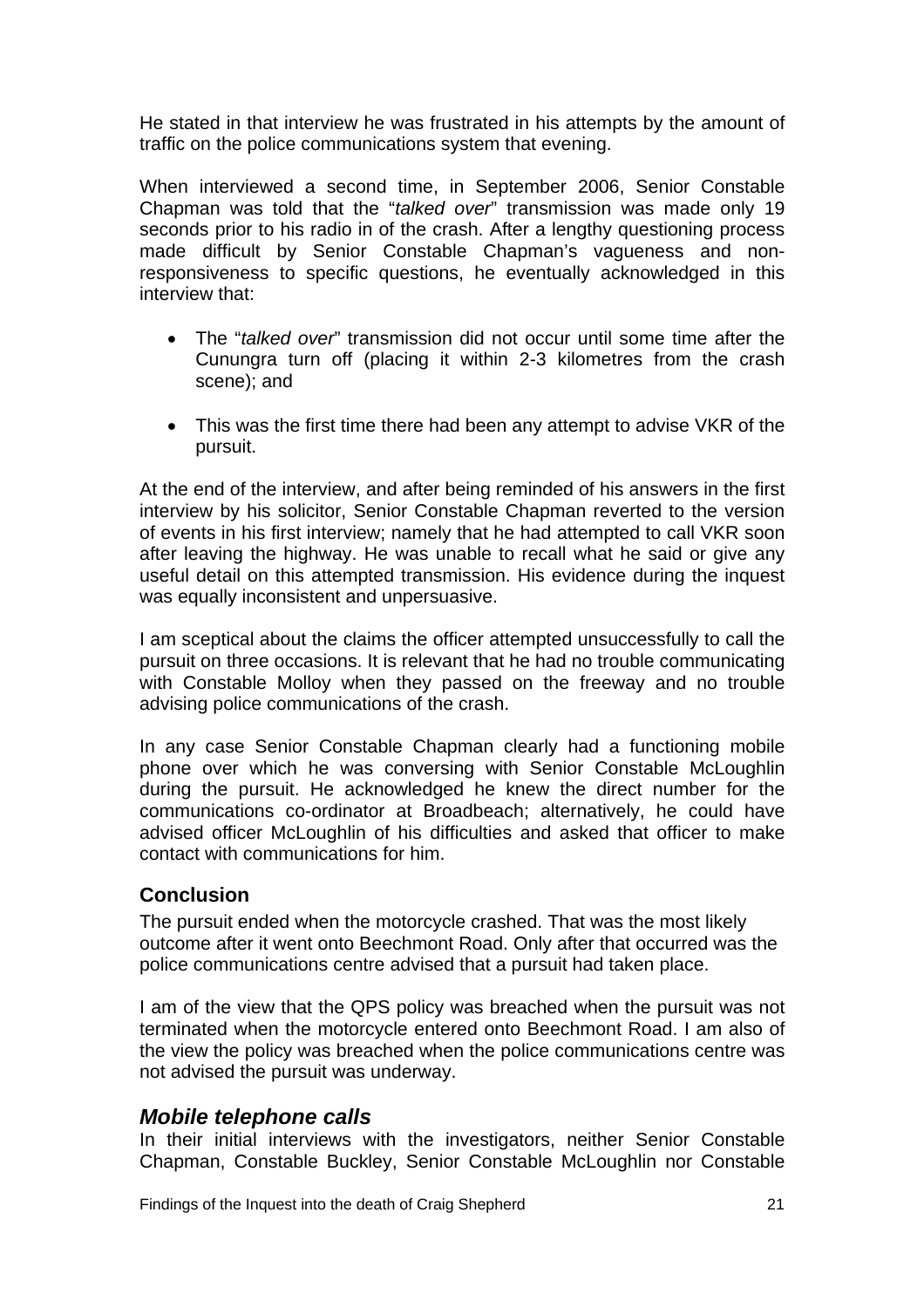Webley volunteered that during the pursuit of Mr Shepherd they had mobile telephone contact.

As has become apparent the calls were a significant part of the events that unfolded. It could be concluded that Senior Constable Chapman wilfully ignored aspects of the QPS pursuit policy, choosing instead to recruit assistance for his endeavours to intercept Mr Shepherd from fellow traffic branch officers via the mobile telephone.

We now know two calls occurred; one when the pursuit car was on the freeway and the second when it was travelling through Nerang. We also know the calls were made with a view to officers McLoughlin and Webley assisting in the interception of Mr Shepherd if possible. As a result of the first call they entered onto the freeway to the north of the motorcycle and sought to locate it with a view to intercepting it; as a result of the second call they made their way to the west of Nerang.

The failure of each of the officers to mention these conversations was despite a clear direction given to them in those interviews to answer each question truthfully, clearly and promptly. Each was asked at the end of their interview whether they have '*any matters in relation to this investigation you have not brought to my attention during the course of the interview*'.

Officers Chapman and Buckley were interviewed on the morning after the crash, the other two officers were interviewed twelve days later.

In the ESC interview with Constable Buckley on 17 June 2006 the following exchange takes place after Buckley is asked about McLoughlin and Webley:

- *Weller: And they're traffic branch personnel are they?*
- *Buckley: That's correct, yes.*
- *Weller: Uh huh. Do you know where they were when you were following the um, um motorcycle?*
- *Buckley: No I've got no idea*

In the interview between ESC investigators and Senior Constable Chapman on 17 June 2006; only hours after the pursuit, a discussion takes place in relation to the difficulty experienced by Officer Chapman in getting through to the communications co-ordinator on his mobile phone after the crash has occurred. In this context, and in discussing his mobile phone he is asked:

*Elloy: What about during the course of the, of the chase? Chapman: No I didn't use my phone during the course of the chase, no.*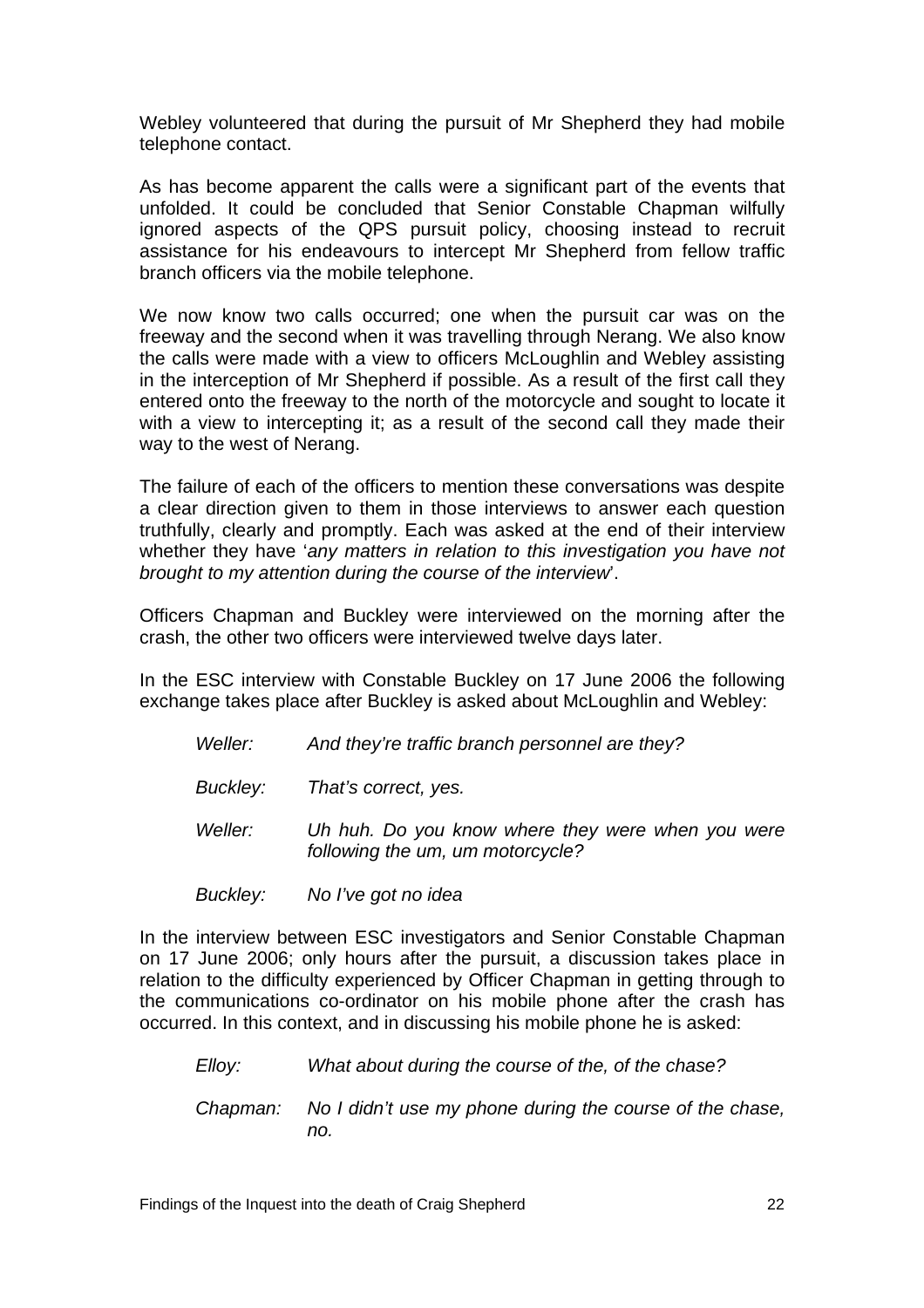At no time in his first interview does Senior Constable McLoughlin mention any telephone calls to or from Senior Constable Chapman.

He is asked whether he has any other information that he is aware of that 'perhaps would assist me with my enquiries?'. He replies:

### *'No. That's-that's the, the picture of all the information I have a hand on. Nothing else I could use to assist.'*

When asked to outline his recollection of events the version given unambiguously indicates that the first he is aware of the pursuit is when he hears a '*scratchy radio communication indicating that there had been some form of incident'*.

At no time in his initial interview is there any reference to his knowledge of the pursuit prior to the crash or to the telephone calls between his vehicle and car 972. Clearly these were relevant. I do not accept they could be thought irrelevant or that they could be forgotten in the twelve days leading up to this interview. When giving evidence at the inquest he tried to suggest he didn't mention the calls because they were actually made by Constable Webley and he assumed that officer would inform Inspector Elloy of them.

In his first interview, Constable Webley is asked by Inspector Elloy *'How did you become aware of their location?'* referring to officers Chapman and Buckley. Constable Webley responds:

### *'Ah I heard Chappie on the radio um say his location and that um AIS was required…'*

Remarkably, some three months later after Senior Constable Chapman seems to have misunderstood a comment from Inspector Elloy to indicate phone records had been accessed, two of the officers recover their memories of the mobile phone calls. Senior Constable Chapman acknowledges that two calls were made.

As a result Senior Constable McLoughlin was re-interviewed. After conceding that he now recalls a telephone call, he is asked whether '*there were two telephone calls or was there one?'* 

Senior Constable McLoughlin is unresponsive to that question simply stating that he doesn't recall who in fact initiated the telephone call; that he merely recalls its contents.

At the inquest Senior Constable McLoughlin gave evidence that he now clearly recalled there being two telephone calls made during the course of the pursuit. When asked about his first interview where he indicates the first he is aware of the pursuit is when he hears a '*scratchy radio communication indicating that there had been some form of incident'* Senior Constable McLoughlin stated the incident referred to here was the transmission '972 to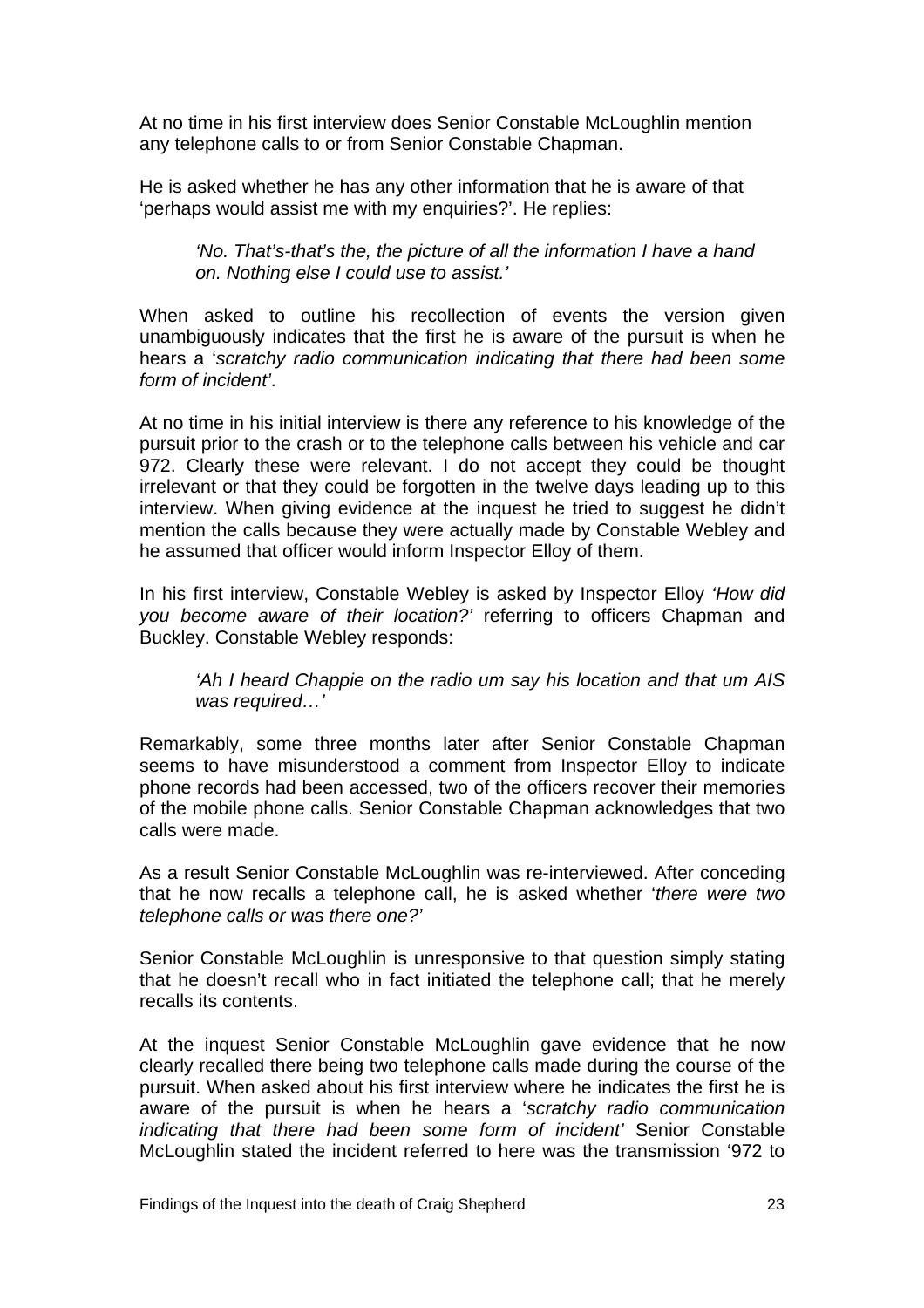<span id="page-25-0"></span>973'. I do not accept this was the case. The '*incident*' referred to is clearly the crash on Beechmont Road. The very next question he is asked by Inspector Elloy requires him to further outline his recollection of '*those communications'*. Senior Constable McLoughlin then goes on to clearly refer to the communications from 972 advising VKR of the crash.

Constable Webley was reinterviewed at his request. In it Constable Webley states '*at no time did I actually hear the words um in reflection from Senior Constable Chapman stating that he was in pursuit of the motor vehicle…'*

In evidence at the inquest Senior Constable Webley admitted that on two occasions he spoke directly with Senior Constable Chapman over the phone in relation to their pursuit of Mr Shepherd. The second of these calls was made as the police car raced through the streets of Nerang, at a stage all agree a pursuit was unambiguously underway. He said in evidence he did not volunteer this information to Inspector Elloy because he did not think it relevant to his investigation. I do not believe this.

It was submitted by Counsel for officers Chapman and Buckley that they had no motive for concealing the mobile phone calls. That is based on two assumptions: namely that we now have an accurate record of what was said during those calls and that the officers were as confident then as they appear to be now that the activity they were all involved in before the motorcycle left the freeway was not a pursuit. I am not comfortable relying on either assumption.

Further, the mobile phone calls amount to a contemporaneous connection between officers McLoughlin and Webley with two officers engaged in a pursuit they must have known had not been called in. They were, in my view, complicit in Senior Constable Chapman's deliberate departure from the pursuit policy and had an interest in concealing that.

# *Disciplinary action*

So far as is relevant to this case, the *Coroners Act 2003* provides in s48(4) that a coroner may give information about a person's conduct to a disciplinary body for the person's profession if the coroner believes the information "*might cause the body to inquire into, or take steps in relation to the conduct".* 

Disciplinary action against police officers is taken pursuant to the provisions of the *Police Service Administration Act 1990.* It provides in section 7.4(2) *"An officer is liable to disciplinary action in respect of the officer's conduct, which the prescribed officer considers to be misconduct or a breach of discipline on such grounds as are prescribed by the regulations."* 

The *Police Service (Discipline) Regulations 1990* prescribe such grounds in regulation 9 which, in so far as may be relevant to this matter, lists unfitness, or incompetence in the discharge of the duties of an officer's position; negligence or carelessness or indolence in the discharge of the duties of an